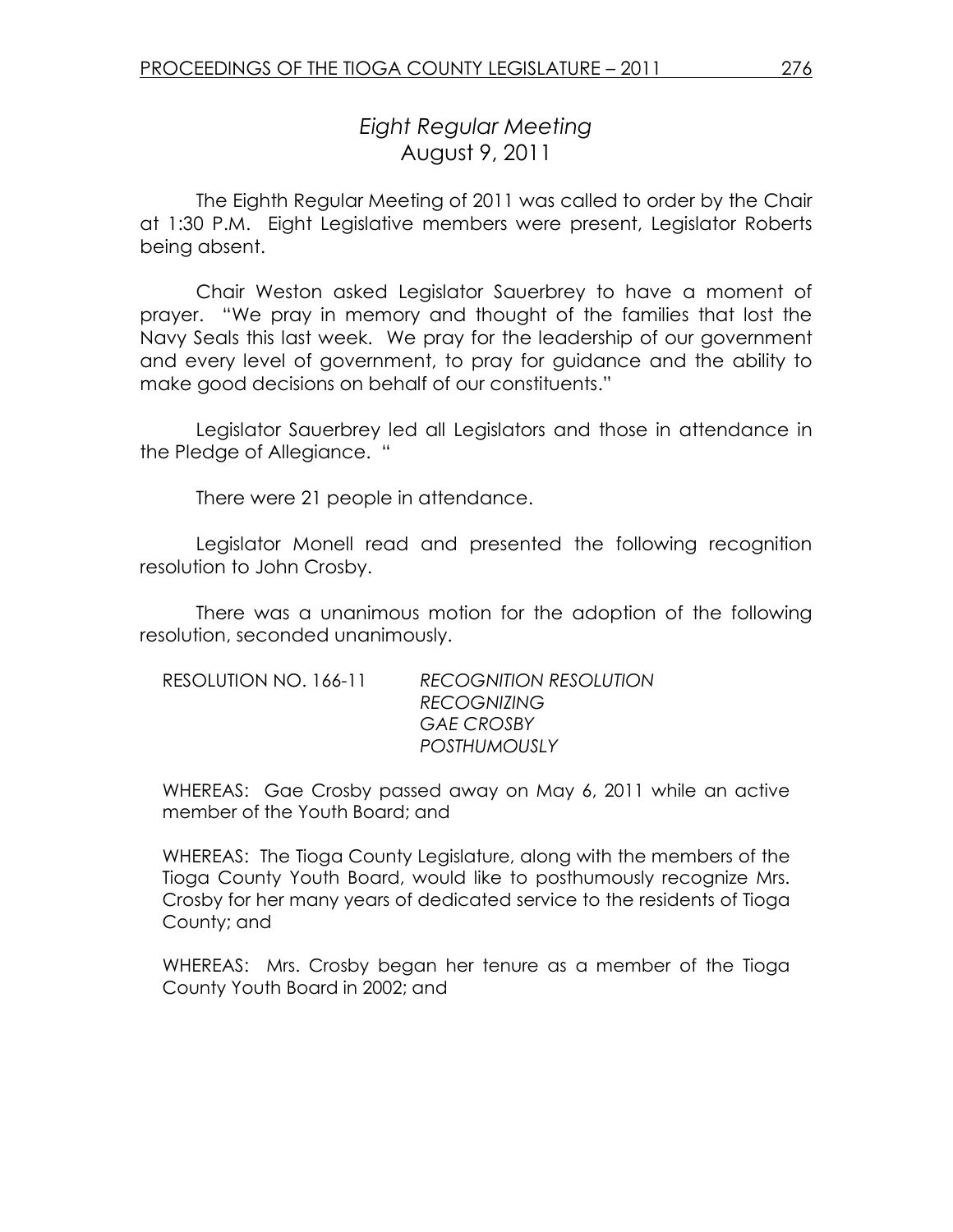WHEREAS: Mrs. Crosby's continual involvement in the community was evidenced by her faithful attendance at meetings of the Tioga County Youth Board and the Town Board of Zoning Appeals, her active involvement in the Special Olympics, and her starting of the Tioga County Historical Society fundraiser; and

WHEREAS: Mrs. Crosby is survived by her husband, John, three children, and eight grandchildren; therefore be it

RESOLVED: That the Tioga County Legislature on its own behalf, as well as on behalf of the citizens of Tioga County, express sincere gratitude and recognize Gae Crosby posthumously for her years of dedicated service to the Tioga County Youth Board and Tioga County; and be it further

RESOLVED: That this resolution be spread upon the minutes of this meeting and a certified copy be presented to the family of Gae Crosby.

ROLL CALL VOTE Unanimously Yes – Legislators Sauerbrey, Sullivan, Hollenbeck, Huttleston, McEwen, Monell, Weston, and Quinlan.

No – None.

Absent – Legislator Roberts.

#### RESOLUTION ADOPTED UNANIMOUSLY.

 Daniel Sloat, President of the Tioga County Youth Board, spoke. "It has been my privilege to have served along side Gae on the Tioga County Youth Bureau Board since 2002. I think part of the testimony to Gae's effectiveness on the Board is the amount of participation from our Board members. One of the things that I remember most about Gae was her ability to find opportunities and challenges, and being on the Youth Bureau one of our biggest challenges of recent has been funding. Gae instead of the rest of our Board saying oh my gosh and wringing our hands and concern that less money to give to our youth, Gae wanted us to meet, brainstorm, and come up with some different ideas on how we might be able to get more money from the community for the youth, and that embodies Gae's spirit. In closing, I would like to say that working with Gae brings to mind a quote from Alex Pike and he said "what we do for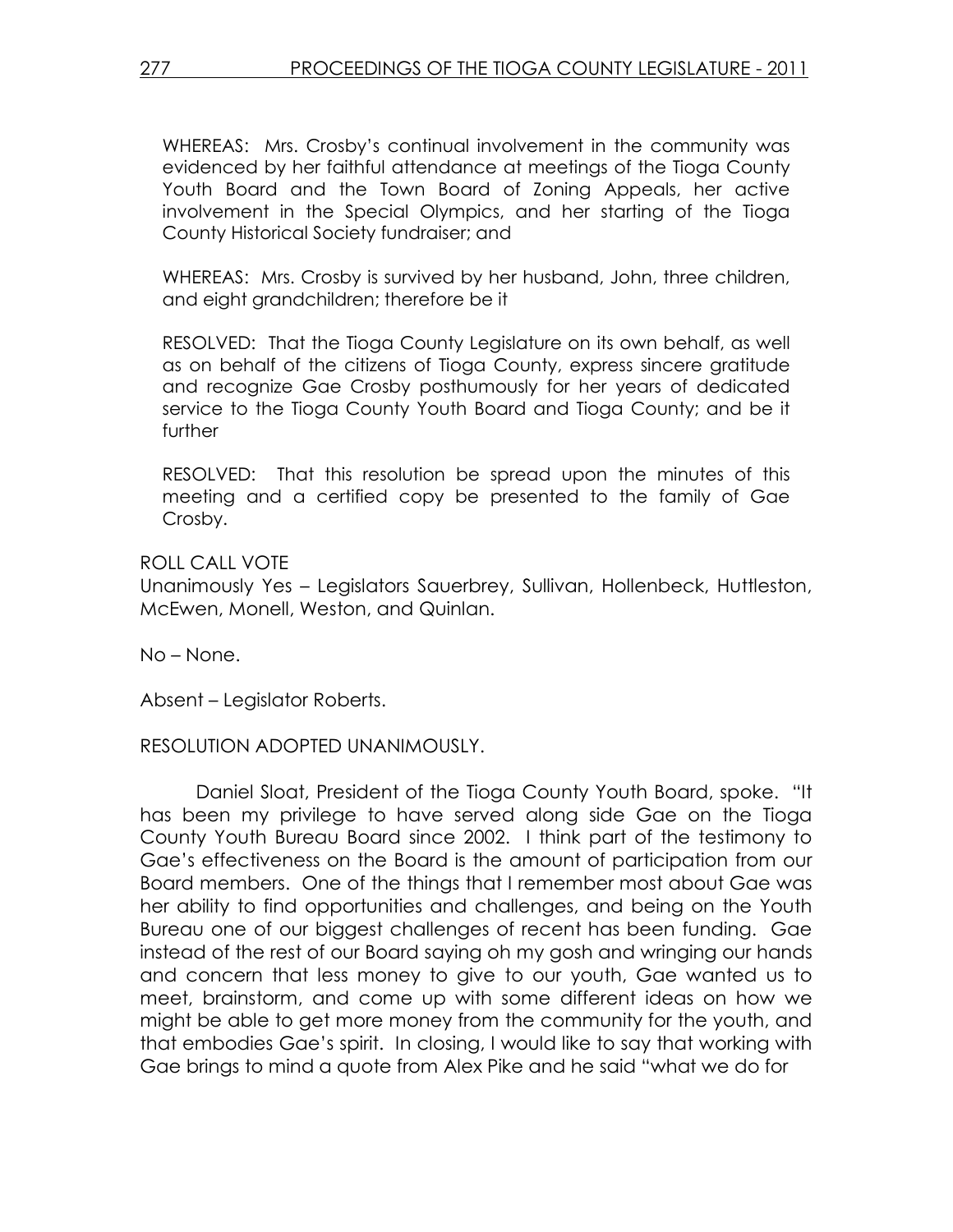ourselves alone dies with us, what we do for others and the world remains and is immortal". We are going to miss you Gae."

 John Crosby, Gae's husband, spoke. "If you knew Gae, everything she did she did with joy and enthusiasm. She would be humbled and she would be pleased to be recognized for the work that she did for the youth because that is when she was the happiest. On her behalf, thank you."

 Chair Weston noted the following Proclamation on Child Support Enforcement Month.

#### PROCLAMATION

WHEREAS: New York's children need the emotional and financial support of both parents, as well as the support of their extended families and the community, in order to grow into healthy, productive adults; and

WHEREAS: New York State is committed to promoting the health and well-being of all of its children by ensuring that parents pay child support on a regular and timely basis; and

WHEREAS: Prior to 1975, child support enforcement was primarily accomplished in the private sector through civil actions by private attorneys; and

WHEREAS: The public sector of Child Support Enforcement was established in 1975 under Title IV-D of the Social Security Act, making child support enforcement a joint federal, state and local partnership in order to ensure that children are financially supported by both parents. In addition to the efforts made by the public sector, private attorneys still continue to play an active role in child support enforcement; and

WHEREAS: In 2010, New York State child support program served more than 1.1 million children and collected nearly \$1.77 billion dollars in child support; and

WHEREAS: In 2010, Tioga County collected over \$5.4 million dollars in child support; now therefore

THE TIOGA COUNTY LEGISLATURE does hereby Proclaim August 2011 to be

Child Support Enforcement Month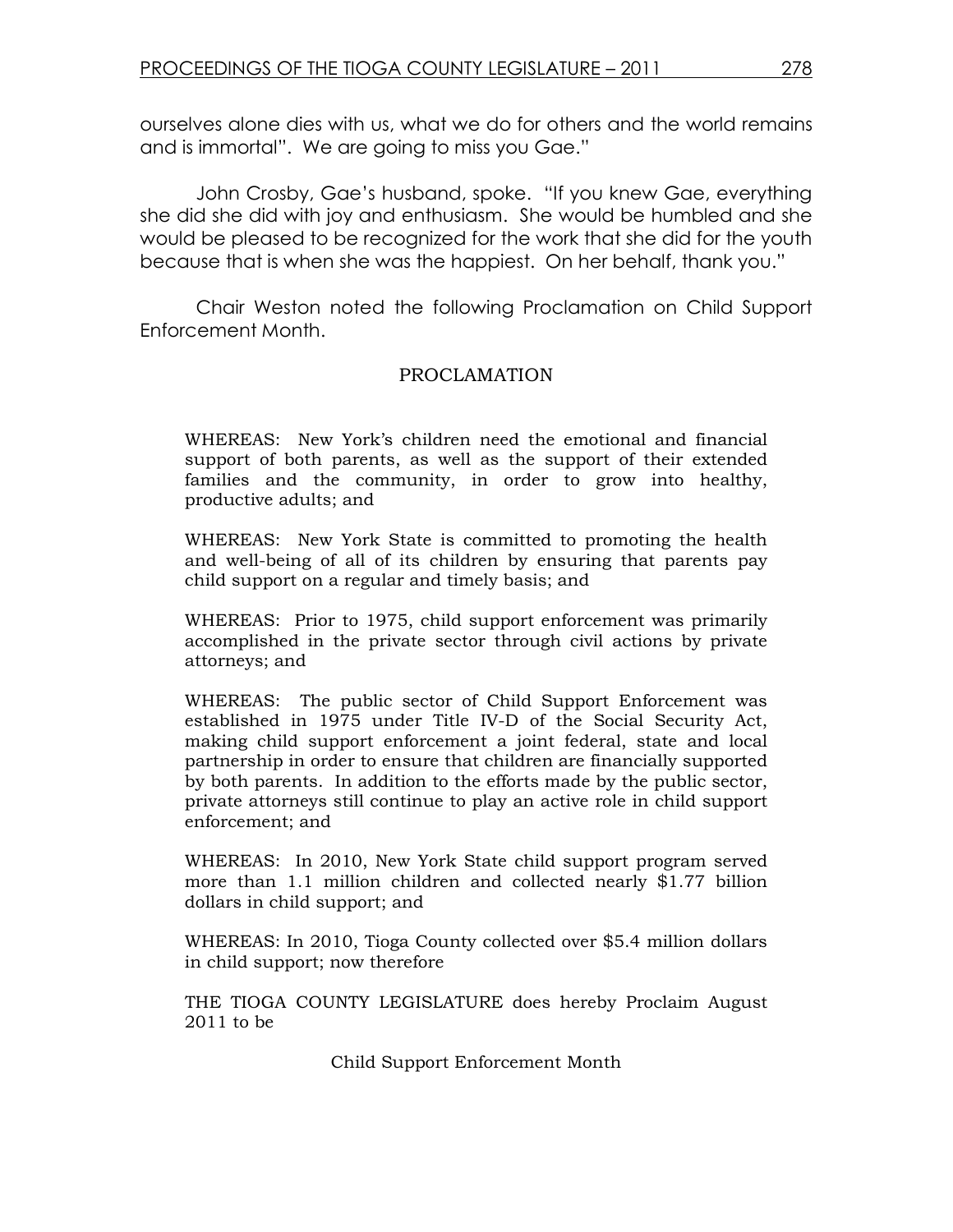in Tioga County and salute those parents who support their children and honor the child support enforcement professionals in our community and throughout New York State.

 Chris Bonner had privilege of the floor. He spoke about his concerns regarding the debt of the country.

The list of audited bills was submitted and is summarized as follows:

| Code     | Description                           | Equipment | Expense    |
|----------|---------------------------------------|-----------|------------|
| A1010    | Legislative Board                     |           | 843.49     |
| A1165    | District Attorney                     |           | 907.76     |
| A1170    | <b>Public Defender</b>                |           | 3,310.65   |
| A1172    | Assigned Counsel                      |           | 15,899.53  |
| A1185    | <b>Medical Examiners/Coroners</b>     |           | 1,464.40   |
| A1325    | <b>Treasurer</b>                      |           | 55.20      |
| A1355    | Assessments                           |           | 279.55     |
| A1410    | <b>County Clerk</b>                   |           | 392.80     |
| A1411    | Department of Motor Vehicles          |           | 106.56     |
| A1420    | Law                                   |           | 1,069.72   |
| A1430    | Personnel                             |           | 328.50     |
| A1450    | Elections                             |           | 6,604.45   |
| A1460    | Records Management                    |           | 122.69     |
| A1460.41 | Records Management                    |           | 4,976.25   |
| A1490    | <b>Public Works Administration</b>    |           | 34.13      |
| A1620    | <b>Buildings</b>                      |           | 45,173.53  |
| A1621    | <b>Buildings</b>                      |           | 18,849.06  |
| A1680    | Information Technology                |           | 10,905.91  |
| A2490    | <b>Community College Tuition</b>      |           | 71,704.43  |
| A2960    | <b>Education Handicapped Children</b> |           | 240,531.37 |
| A3020    | Public Safety Comm E911 System        |           | 5,276.48   |
| A3110    | <b>Sheriff</b>                        |           | 18,659.61  |
| A3150    | Jail                                  |           | 56,392.79  |
| A3315    | Special Traffic Programs              |           | 2,165.00   |
| A3410    | Fire                                  | 1,215.80  | 1,354.13   |
| A3640    | <b>Emergency Mgmt Office</b>          |           | 552.47     |
| A3461    | <b>Emergency Mgmt Grant Program</b>   | 71.87     |            |
| A3992    | <b>EMO C837990 Grant</b>              | 811.50    |            |
| A4010    | <b>Public Health Nursing</b>          |           | 56,495.25  |
| A4011    | <b>Public Health Administration</b>   |           | 7,067.52   |
| A4012    | <b>Public Health Education</b>        |           | 7,530.56   |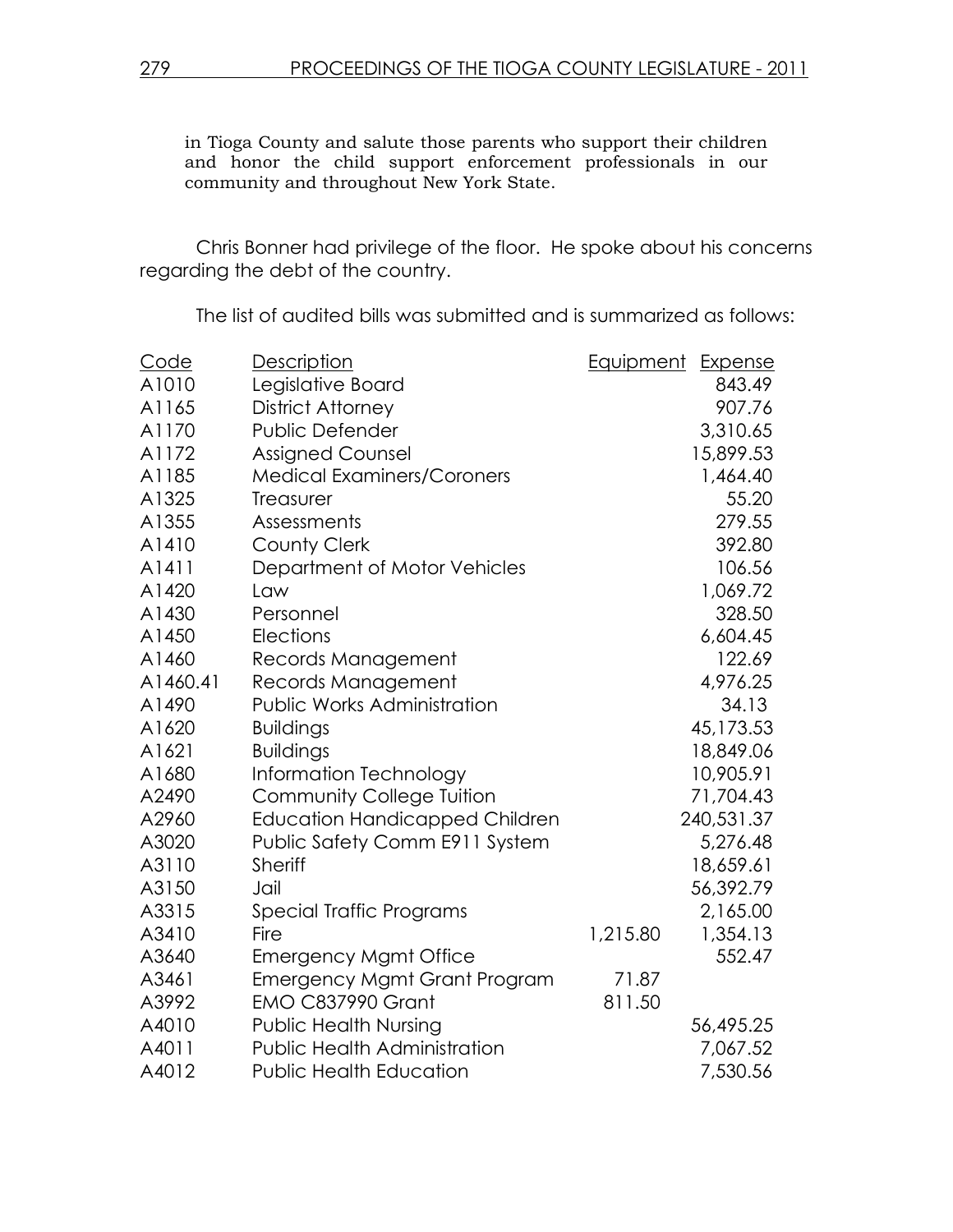| A4042                     | <b>Rabies Control</b>                 |        | 1,164.06     |
|---------------------------|---------------------------------------|--------|--------------|
| A4044                     | Early Intervention                    | 370.38 | 43,772.82    |
| A4053                     | <b>Preventive/Primary Health Svcs</b> |        | 354.80       |
| A4054                     | <b>Preventive Dental Services</b>     |        | 299.55       |
| A4064                     | <b>Managed Care-Dental Services</b>   |        | 15,085.76    |
| A4070                     | Disease Control                       |        | 2,288.58     |
| A4090                     | <b>Environmental Health</b>           |        | 1,523.93     |
| A4210                     | Alcohol and Drug Services             |        | 23,993.83    |
| A4211                     | Council on Alcoholism                 |        | 19,847.32    |
| A4309                     | Mental Hygiene Co Admin               | 163.58 | 12,332.63    |
| A4310                     | <b>Mental Health Clinic</b>           |        | 116,634.31   |
| A4315                     | <b>Mental Retardation</b>             |        | 6,396.24     |
| A4320                     | <b>Crisis Intervention Services</b>   |        | 8,416.67     |
| A4321                     | Intensive Case Management             |        | 2,511.01     |
| A4333                     | Psycho Social Club                    |        | 11,354.97    |
| A6010                     | Social Services Administration        |        | 104,549.96   |
| A6141                     | Energy Crisis Assistance Program      |        | 17,729.07    |
| A6422                     | Economic Development                  |        | 301.82       |
| A6510                     | Veterans' Service                     |        | 1,746.00     |
| A6610                     | Sealer Weights/Measures               |        | 248.63       |
| A9060                     | <b>Health Insurance</b>               |        | 1,596.82     |
| SOLID WASTE FUND          |                                       |        | 97,106.23    |
| <b>COUNTY ROAD FUND</b>   |                                       |        | 41,506.57    |
| <b>SPECIAL GRANT FUND</b> |                                       |        | 6,404.79     |
|                           | <b>CONSOLIDATED HEALTH FUND</b>       |        | 34,276.81    |
| <b>CAPITAL FUND</b>       |                                       |        | 495,868.28   |
|                           | <b>LIABILITY INSURANCE FUND</b>       |        | 400.00       |
| <b>WORKERS' COMP</b>      |                                       |        | 58,306.00    |
| <b>GRAND TOTAL</b>        |                                       | \$     | 1,707,694.38 |

Legislator Monell made a motion to approve the minutes of July 7, 12, & 21, 2011, seconded by Legislator Sullivan, and carried.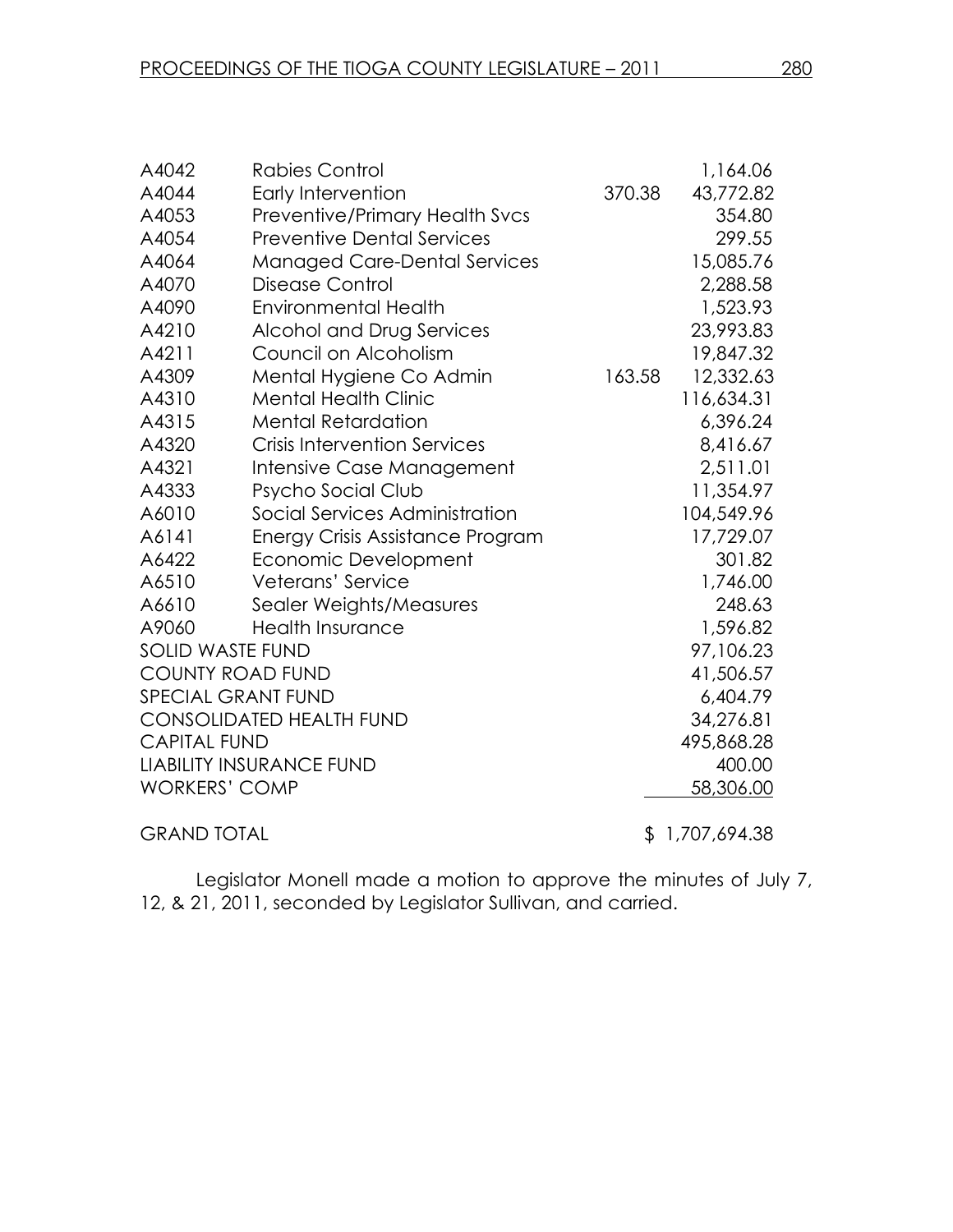Chair Weston made the following appointments to a Relevy Committee:

> County Attorney Economic Development & Planning Director County Treasurer Chief Accountant Legislators Hollenbeck Sauerbrey Sullivan Weston

Committee meeting reports are on file in the Legislative Clerk's Office and may be procured there by any interested person.

 Legislator McEwen moved for the adoption of the following resolution, seconded by Legislator Sullivan.

REFERRED TO: FINANCE/LEGAL COMMITTEE

RESOLUTION NO. 167–11 ADOPT LOCAL LAW NO. 5 OF 2011

WHEREAS: A public hearing was held on July 7, 2011, following due notice thereof to consider the adoption of Local Law Introductory No. E of the Year 2011 A Local Law maintaining the current rate of taxes on sales and uses of tangible personal property and on certain services, and on occupancy of hotel rooms and amusement charges, pursuant to Article 29 of the Tax Law of the State of New York; and

WHEREAS: It is in the best interests of the residents of Tioga County to adopt such Local Law which will Local Law No. 5 of 2011; therefore be it

RESOLVED: That the following Local Law be and hereby is adopted;

County of Tioga

Local Law No. 5 of the Year 2011.

A Local Law maintaining the current rate of taxes on sales and uses of tangible personal property and on certain services, and on occupancy of hotel rooms and amusement charges, pursuant to Article 29 of the Tax Law of the State of New York.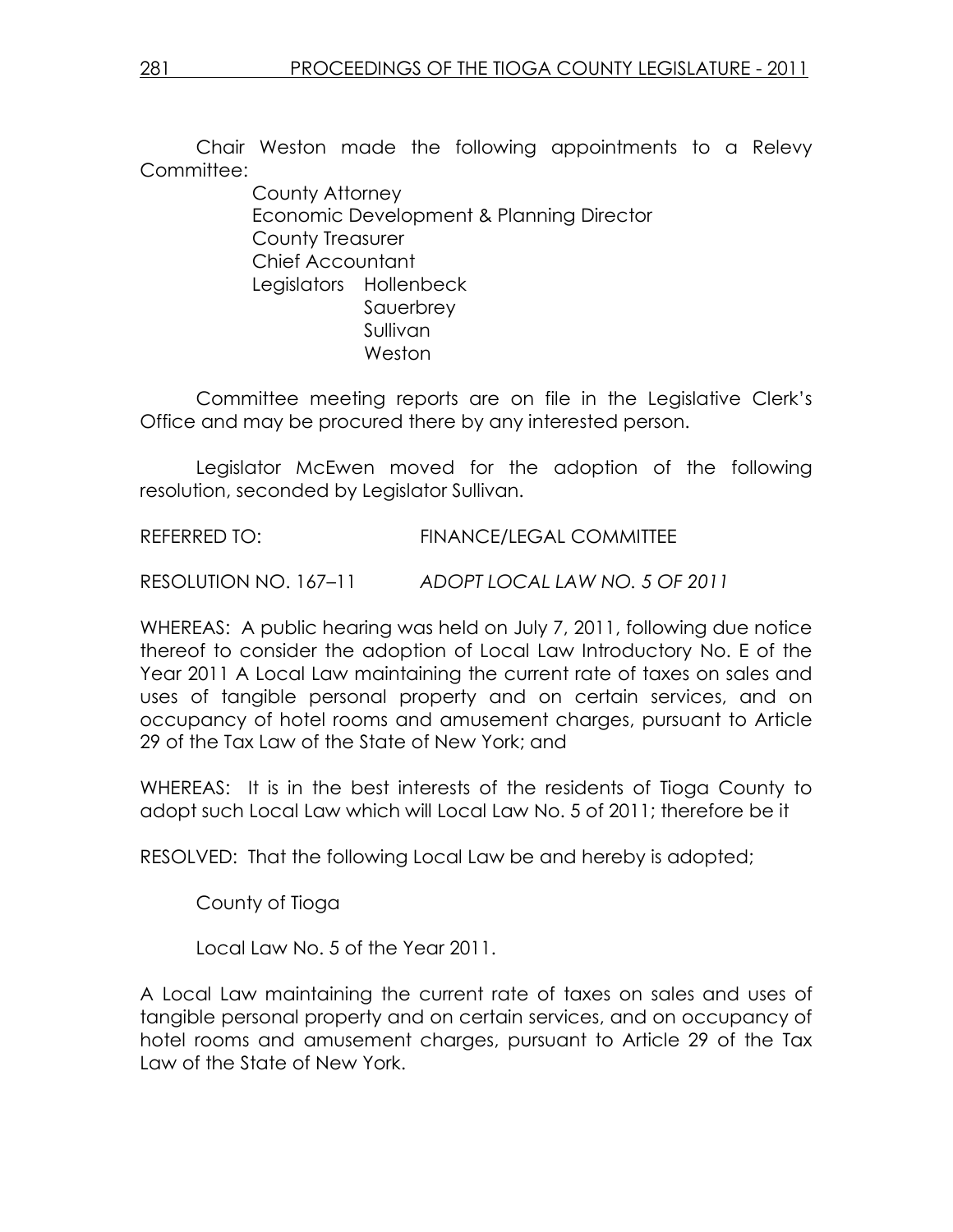Be It Enacted by the Legislature of the County of Tioga as follows:

### SECTION 1:

The first sentence of Section Two of Local Law No. 1 for 1968, as amended, is hereby amended to read as follows:

# SECTION 2:

Imposition of sales tax.

On and after September 1, 1984, there is hereby imposed and there shall be paid a tax of three percent upon, and for the period commencing December 1, 2011, and ending November 30, 2013 there is hereby imposed and there shall be paid an additional tax of one percent upon:

### SECTION 2:

Section 2-A of Local Law No. 1 of 1968, as amended, is hereby amended to read as follows:

## SECTION 2-a:

Tax rate on certain energy sources and related services. (a) Notwithstanding the rate of tax set forth in Section 2 of this Local Law, on and after March 1, 1994, and through November 30, 2013, the taxes imposed on the receipts from the retail sale of fuel oil and coal used for residential purposes; the receipts from the retail sale of wood used for residential heating purposes; and the receipts from every sale, other than for resale, of propane (except when sold in containers of less than one hundred pounds), natural gas, electricity, steam and gas, electric and steam services used for residential purposes shall be paid at the rate of three percent. The provisions of this subdivision shall not apply to a sale of (i) diesel motor fuel which involves a delivery at a filling station or into a repository which is equipped with a hose or other apparatus by which such fuel can be dispensed into the fuel tank of a motor vehicle and (ii) enhanced diesel motor fuel except in the case of a sale of such enhanced diesel motor fuel used exclusively for residential purposes which is delivered into a storage tank which is not equipped with a hose or other apparatus by which such fuel can be dispensed into the fuel tank of a motor vehicle and such storage tank is attached to the heating unit burning such fuel, provided that each delivery of such fuel of over four thousand five hundred gallons shall be evidenced by a certificate signed by the purchaser stating that the product will be used exclusively for residential purposes.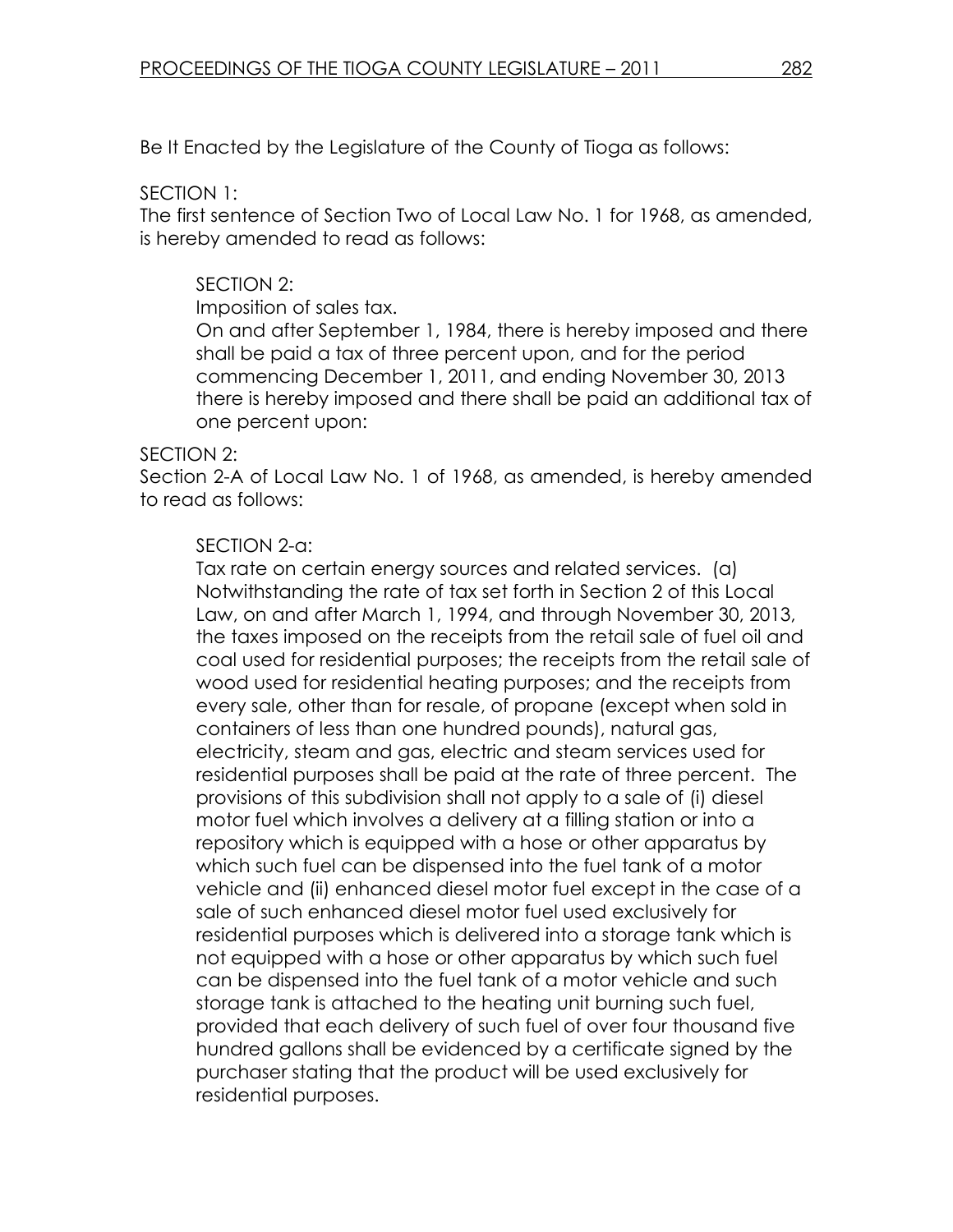(b) Notwithstanding the rate of tax set forth in section 4 of this Local Law for the purposes of clause (A) of subdivision (a) thereof, on and after March 1, 1994, and through November 30, 2013, the compensating use tax imposed by such section on the use of fuel oil and coal used for residential purposes and wood used for residential heating purposes shall be at the rate of three percent of the consideration given or contracted to be given for such property or for the use of such property, plus the cost of transportation except where such cost is separately stated in the written contract, if any, and on the bill rendered to the purchaser. The provisions of this subdivision shall not apply to a use of (i) diesel motor fuel which involves a delivery at a filling station or into a repository which is equipped with a hose or other apparatus by which such fuel can be dispensed into the fuel tank of a motor vehicle and (ii) enhanced diesel motor fuel except in the case of a use of such enhanced diesel motor fuel used exclusively for residential purposes which is delivered into a storage tank which is not equipped with a hose or other apparatus by which such fuel can be dispensed into the fuel tank of a motor vehicle and such storage tank is attached to the heating unit burning such fuel.

(c) The rate set forth in this section shall apply to receipts from all retail sales and uses described in this section made, rendered or arising therefrom on or after March 1, 1994, and before December 1, 2013, although made or rendered under a prior contract, if a delivery or transfer of possession of such property or services is made during said period. Where such property or service is sold on a monthly, quarterly or other term basis and the bills for such property or service are based on meter readings, the amount received on each bill for such property or service for a month or quarter or other term shall be a receipt subject to the rate of tax set forth in this section, but such rate shall be applicable to all bills based on meters read on or after March 1, 1994, and before December 1, 2013, only where more than one-half of the number of days included in the month or other periods billed are days subsequent to February 28, 1994, and before December 1, 2013.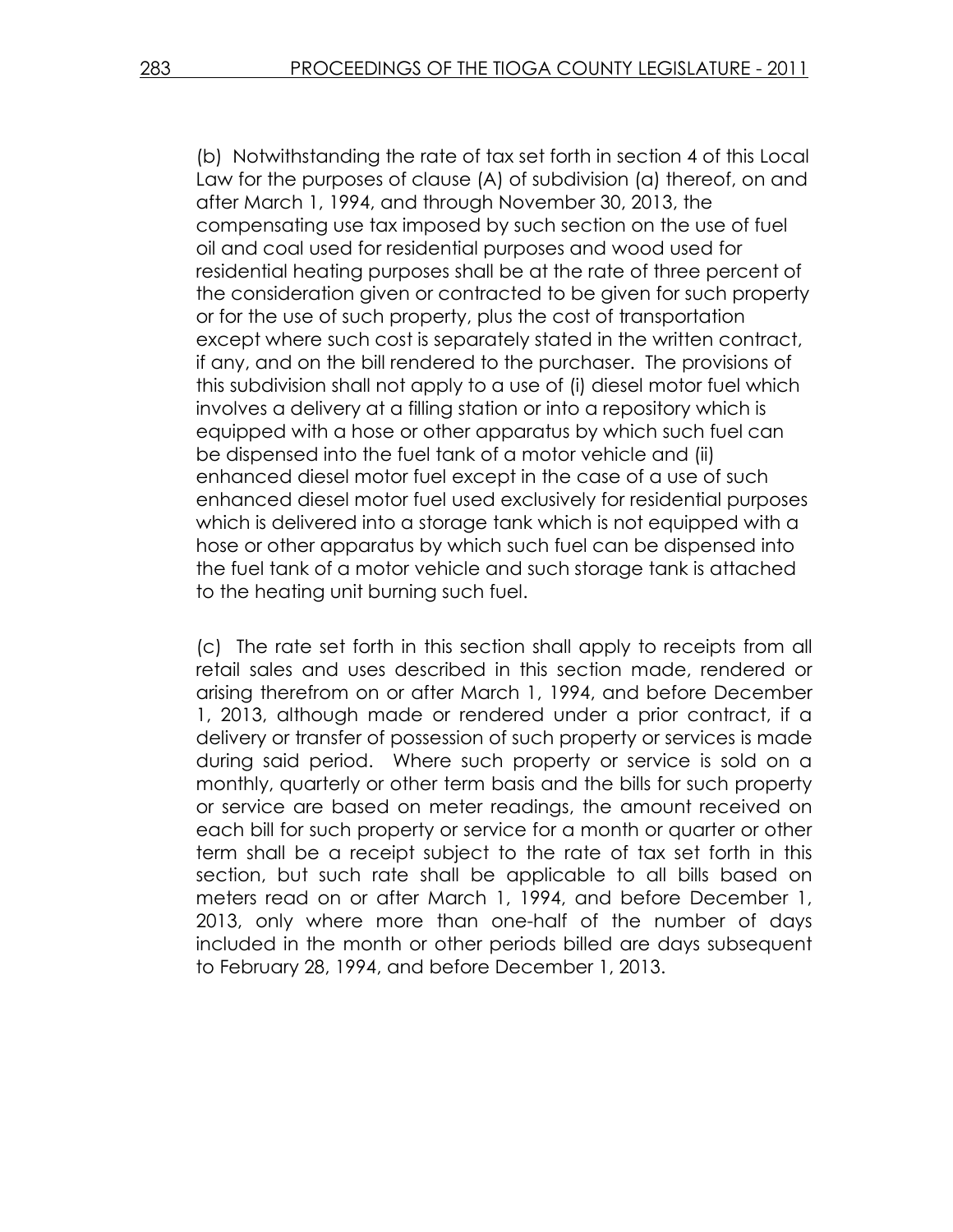(d) Where a residence is a part of a multiple dwelling or other premises consisting of residential and non-residential units, or where a portion of a residence is used for non-dwelling purposes including the conduct of a trade or business, the same rules or regulations shall be applicable that have been established by the Commissioner of Taxation and Finance in order to allocate to such residence the portion of the sale of energy sources or services attributable to the residential portion.

(e) If the Commissioner of Taxation and Finance has prescribed a certificate to be taken by the vender of the energy sources or services specified in subdivision (a) of this section from the purchaser of such energy sources or services, such certificate shall be applicable for the purposes of this section. Where a certificate is required, unless such vendor shall have received such certificate in such form as the Commissioner of Taxation and Finance may prescribe, signed by the purchaser and setting forth his name and address, together with such other information as such commissioner may require, stating that the premises, for which such energy sources or services are purchased, is used solely as a residence or identifying the residential portion of premises, for which such energy sources or services are purchased including instances where a multiple dwelling unit or other premises consists of residential and non-residential units or where a portion of a residence is used for non-dwelling purposes, such as the conduct of a trade or business, the provisions of this section shall not apply and the tax shall be imposed at the rate provided for in sections 2 and 4 of this Local Law. No further certificate need be furnished for any subsequent purchase for such premises if the information set forth in the certificate last furnished the vendor has not materially changed, except that in the case of exempt purchases of enhanced diesel motor fuel in amounts of over forty-five hundred gallons, a separate certificate must be furnished for each purchase.

SECTION 3:

Section Three of Local Law No. 1 of 1968, as amended, is hereby amended by adding a new subdivision (h) to read as follows: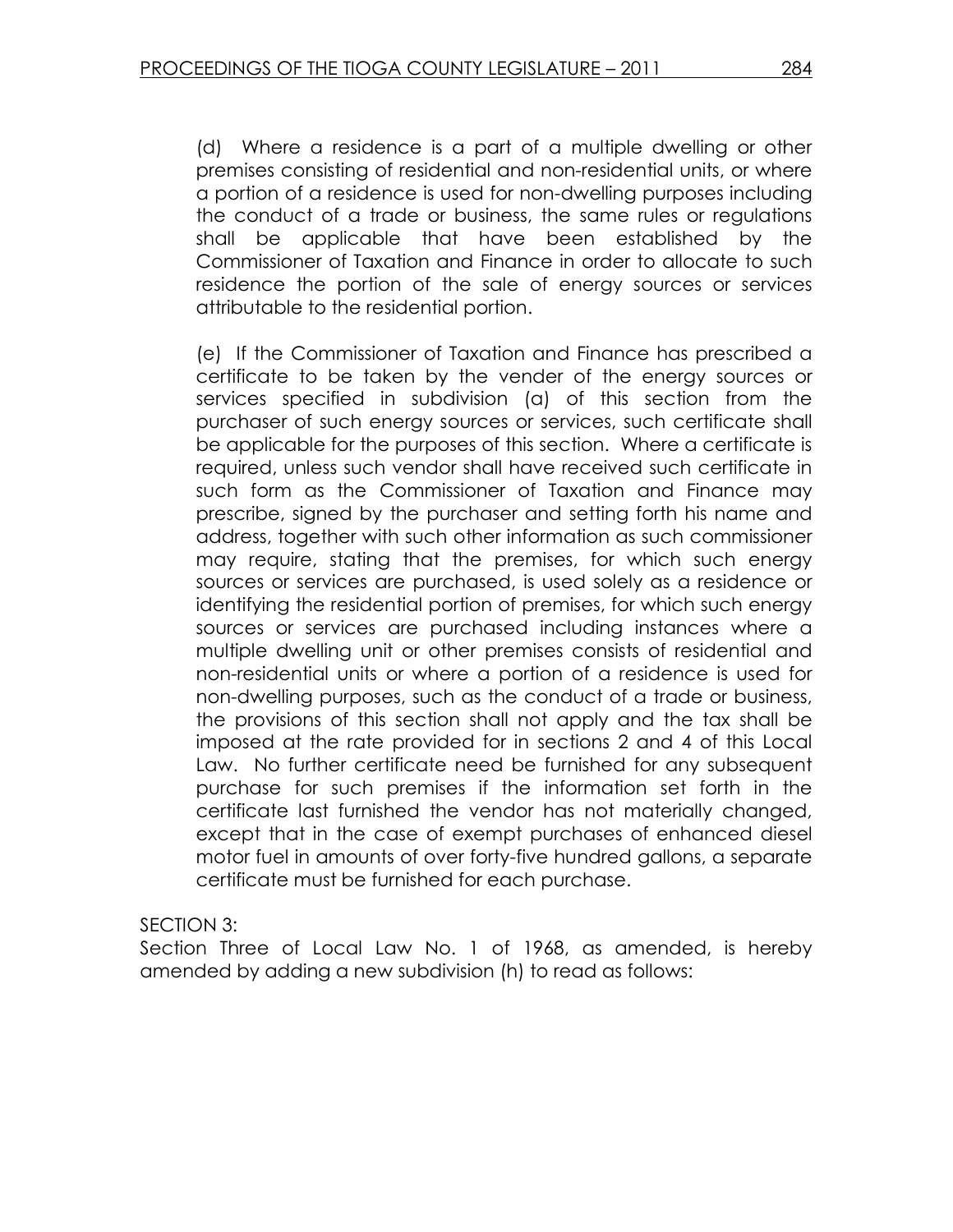(h) With respect to the additional tax of one percent imposed for the period commencing December 1, 2011, and ending November 30, 2013, the provisions of subdivisions (a), (b), (c), (d) and (e) of this section apply, except that for the purposes of this subdivision, all references in said subdivisions (a), (b), (c) and (d) to an effective date shall be read as referring to December 1, 2011, all references in said subdivision (a) to the date four months prior to the effective date shall be read as referring to August 1, 2011, and the reference in subdivision (b) to the date immediately preceding the effective date shall be read as referring to November 30, 2013. Nothing herein shall be deemed to exempt from tax at the rate in effect prior to December 1, 2011, any transaction which may not be subject to the additional tax imposed effective on that date.

### SECTION 4:

Section Four of Local Law No. 1 of 1968, as amended, is hereby amended to read as follows:

### SECTION 4:

Imposition of compensating use tax.

(a) Except to the extent that property or services have already been or will be subject to the sales tax under this enactment, there is hereby imposed on every person a use tax for the use within this taxing jurisdiction on and after December 1, 2011, except as otherwise exempted under this enactment, (A) of any tangible personal property purchased at retail, (B) of any tangible personal property (other than computer software used by the author or other creator) manufactured, processed or assembled by the user, (i) if items of the same kind of tangible personal property are offered for sale by him in the regular course of business or (ii) if items are used as such or incorporated into a structure, building or real property, by a contractor, subcontractor or repairman in erecting structures or buildings, or building on, or otherwise adding to, altering, improving, maintaining, servicing or repairing real property, property or land, as the terms real property, property or land are defined in the real property tax law, if items of the same kind are not offered for sale as such by such contractor, subcontractor or repairman or other user in the regular course of business, (C) of any of the services described in paragraphs (1), (7) and (8) of subdivision (c) of section two, (D) of any tangible personal property, however acquired, where not acquired for purposes of resale, upon which any of the services described under paragraphs (2), (3) and (7) of subdivision (c) of section two have been performed, (E) of any telephone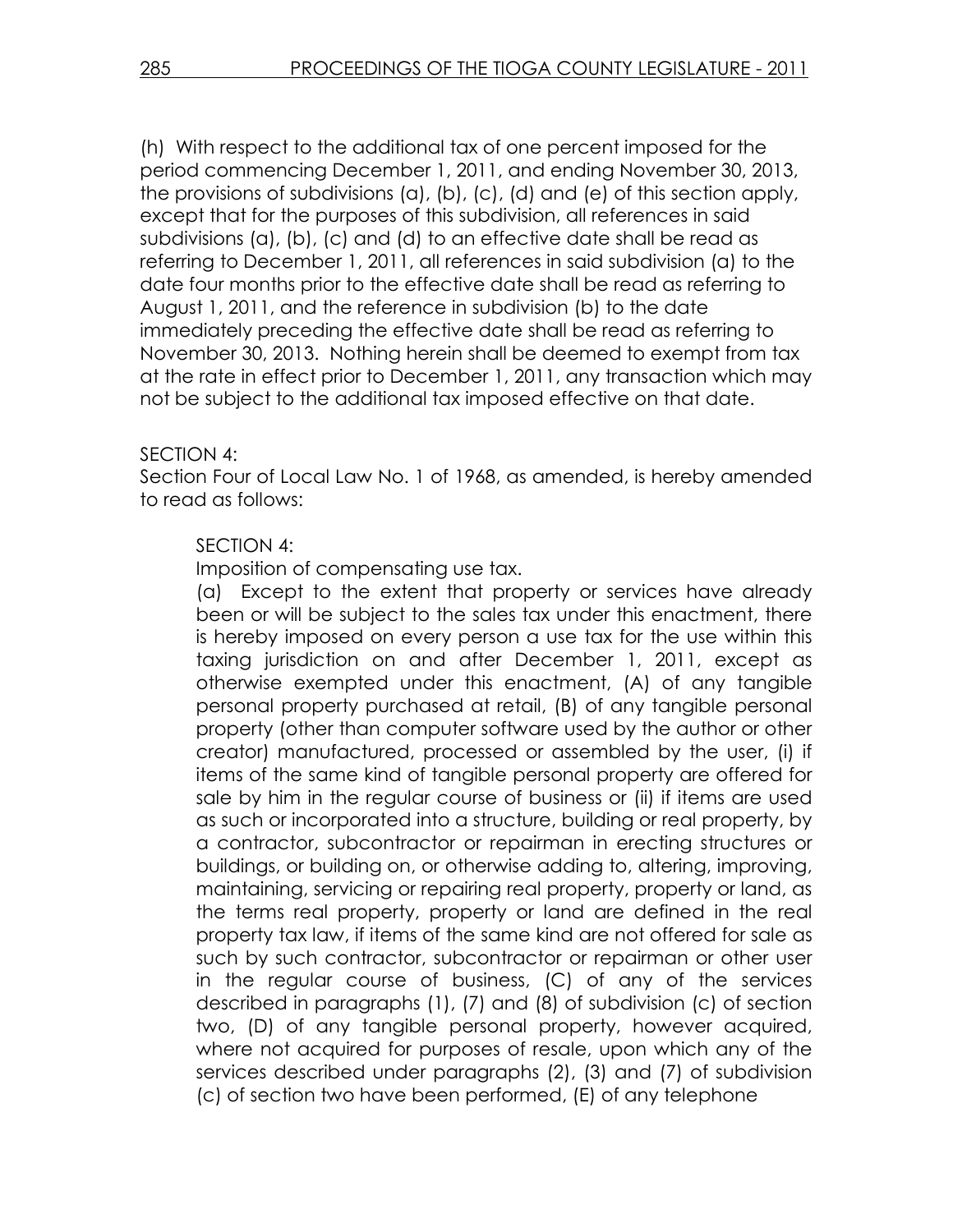answering service described in subdivision (b) of section two and (F) of any computer software written or otherwise created by the user if the user offers software of a similar kind for sale as such or as a component part of other property in the regular course of business.

(b) For purposes of clause (A) of subdivision (a) of this section, for the period commencing December 1, 2011, and ending November 30, 2013, the tax shall be at the rate of four percent, and on and after December 1, 2013, the tax shall be at the rate of three percent, of the consideration given or contracted to be given for such property, or for the use of such property, including any charges for shipping or delivery as described in paragraph three of subdivision (b) of section one, but excluding any credit for tangible personal property accepted in part payment and intended for resale.

(c) For purposes of subclause (i) of clause (B) of subdivision (a) of this section, for the period commencing December 1, 2011, and ending November 30, 2013, the tax shall be at the rate of four percent, and on and after December 1, 2013, the tax shall be at the rate of three percent, of the price at which items of the same kind of tangible personal property are offered for sale by the user, and the mere storage, keeping, retention or withdrawal from storage of tangible personal property by the person who manufactured, processed or assembled such property shall not be deemed a taxable use by him.

(d) For purposes of subclause (ii) of clause (B) of subdivision (a) of this section, for the period commencing December 1, 2011, and ending November 30, 2013, the tax shall be at the rate of four percent, and on and after December 1, 2013, the tax shall be at the rate of three percent, of the consideration given or contracted to be given for the tangible personal property manufactured, processed or assembled into the tangible personal property the use of which is subject to tax, including any charges for shipping or delivery as described in paragraph three of subdivision (b) of section one.

(e) Notwithstanding the foregoing provisions of this section, for purposes of clause (B) of subdivision (a) of this section, there shall be no tax on any portion of such price which represents the value added by the user to tangible personal property which he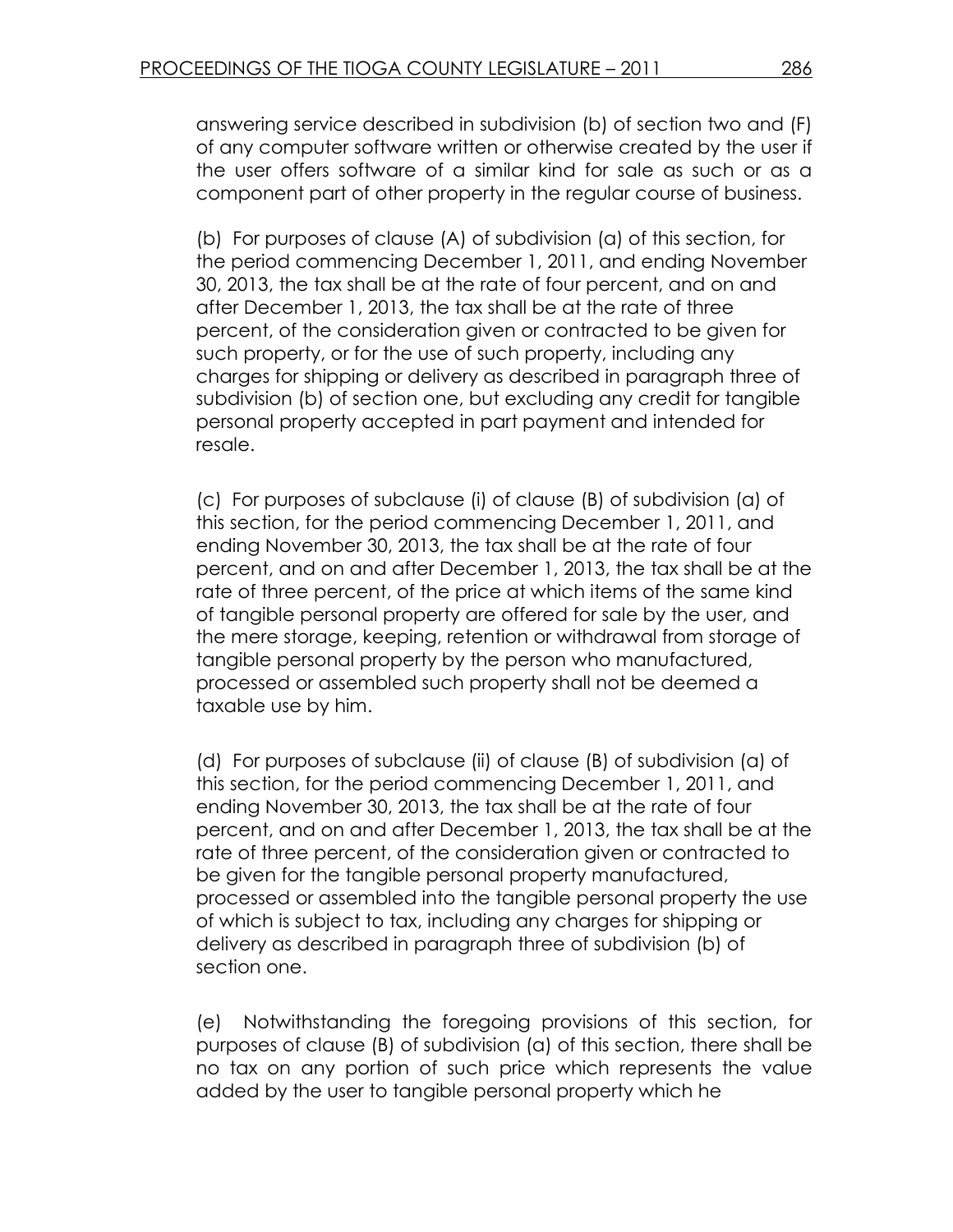fabricates and installs to the specifications of an addition or capital improvement to real property, property or land, as the terms real property, property or land are defined in the real property tax law, over and above the prevailing normal purchase price to such fabrication of such tangible personal property which a manufacturer, producer or assembler would charge an unrelated contractor who similarly fabricated and installed such tangible personal property to the specifications of an addition or capital improvement to such real property, property or land.

(f) For purposes of clauses (C), (D) and (E) of subdivision (a) of this section, for the period commencing December 1, 2011, and ending November 30, 2013, the tax shall be at the rate of four percent, and on and after December 1, 2013, the tax shall be at the rate of three percent, of the consideration given or contracted to be given for the service, including the consideration for any tangible personal property transferred in conjunction with the performance of the service and also including any charges for shipping and delivery of the property so transferred and of the tangible personal property upon which the service was performed as such charges are described in paragraph three of subdivision (b) of section one.

(g) For purposes of clause (F) of subdivision (a) of this section, for the period commencing December 1, 2011, and ending November 30, 2013, the tax shall be at the rate of four percent, and on and after December 1, 2013, the tax shall be at the rate of three percent, of the consideration given or contracted to be given for the tangible personal property which constitutes the blank medium, such as disks or tapes, used in conjunction with the software, or for the use of such property, and the mere storage, keeping, retention or withdrawal from storage of computer software described in such clause (F) by its author or other creator shall not be deemed a taxable use by such person.

### SECTION 5:

Subdivision (1) of Section 11 of Local Law No. 1 of 1968, as amended, is hereby amended by adding a new paragraph (C) to read as follows:

(C) With respect to the additional tax of one percent imposed for the period beginning December 1, 2011, and ending November 30, 2013, in respect to the use of property used by the purchaser in this County prior to December 1, 2011.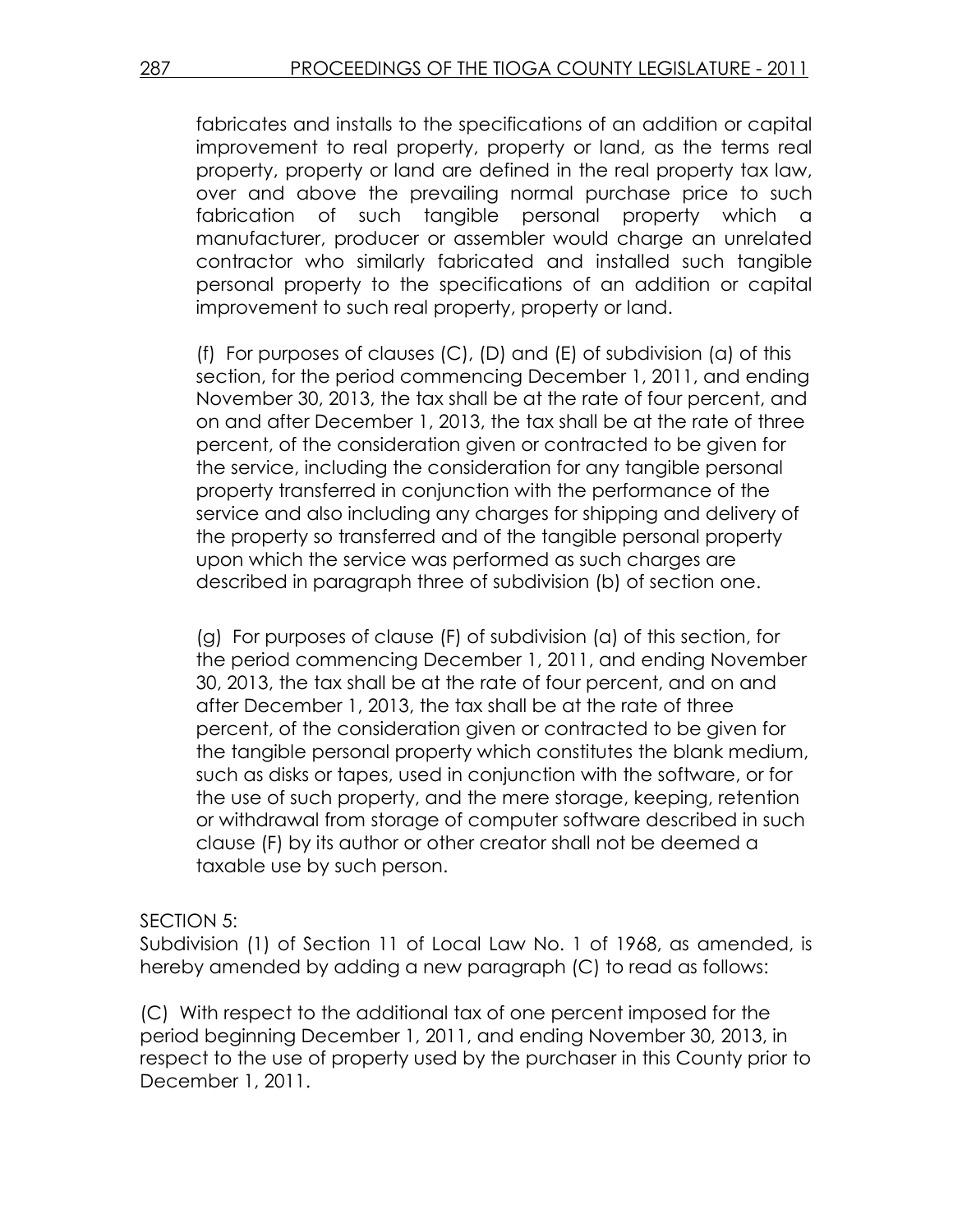SECTION 6:

Subdivision (c) of Section Fourteen of Local Law No. 1 of 1968, as amended, is hereby amended to read as follows:

(c) Notwithstanding any provision of this local law or other law to the contrary, one-half of the net collections received by the County from the additional one percent rate of sales and compensating use taxes imposed, respectively, by sections two and four of this local law for the period December 1, 2011, through November 30, 2013, shall be deposited in the general fund of the County and retained for County purposes, and one-half of such net collections shall be deposited by the County in a capital reserves fund. Disbursements from such capital reserves fund shall be made solely for the purposes of capital projects and repaying any debts incurred for such capital projects in the County.

SECTION 7:

This enactment shall take effect on December 1, 2011.

And be it further

RESOLVED: That the Clerk of the Legislature be and hereby is directed, pursuant to Local Law No. 4 of 1992, to cause to be published in the official newspapers of the County of Tioga a synopsis of such Local Law, such synopsis to be within ten days after adoption of the Local Law; and be it further

RESOLVED: That the Clerk of the Legislature be and hereby is directed within five days after adoption of such Local Law to cause the Local Law to be filed as required by the Municipal Home Rule Law Section 27.

# ROLL CALL VOTE

Yes – Legislators Sauerbrey, Sullivan, Hollenbeck, Huttleston, McEwen, Monell, Weston, and Quinlan.

No –None.

Absent –Legislator Roberts.

RESOLUTION ADOPTED.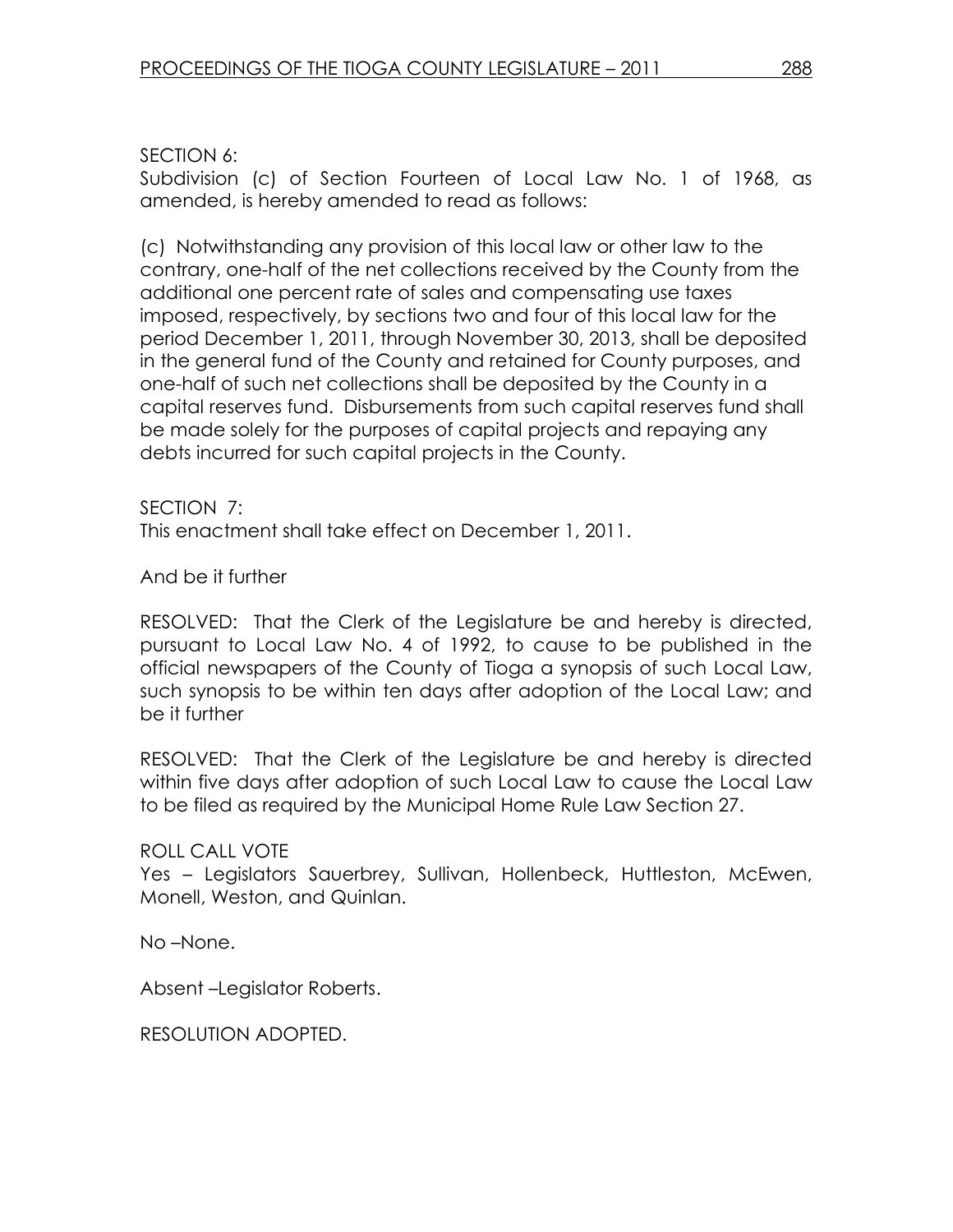Legislator Monell moved for the adoption of the following resolution, seconded by Legislator Hollenbeck.

| REFERRED TO:          | LEGISLATIVE WORKSESSION COMMITTEE |
|-----------------------|-----------------------------------|
|                       | AMEND RESOLUTION NO. 7-11         |
| RESOLUTION NO. 168-11 | FIX DATES AND TIMES OF            |
|                       | <b>TIOGA COUNTY LEGISLATIVE</b>   |
|                       | <b>MEETINGS</b>                   |

WHEREAS: Resolution No. 7-11 set the 2011 Tioga County Legislative meetings at 1:30 P.M. on the Tuesday following committees, except for the months of March, June, September and December 2011; and

WHEREAS: The Tioga County Legislature would like to change the 1:30 P.M. Legislative meetings to 12:00 P.M.; therefore be it

RESOLVED: That Resolution No. 7-11 be amended to reflect that the Tioga County Legislature during the months of October and November 2011 shall meet in the Edward D. Hubbard Auditorium of the County Office Building, 56 Main Street, Owego, New York at 12:00 P.M. on the Tuesday following committees which are held during the first full work week of the month.

#### ROLL CALL VOTE

Yes – Legislators Sauerbrey, Sullivan, Hollenbeck, Huttleston, McEwen, Monell, Weston, and Quinlan.

No –None.

Absent –Legislator Roberts.

#### RESOLUTION ADOPTED.

 Legislator McEwen moved for the adoption of the following resolution, seconded by Legislator Monell.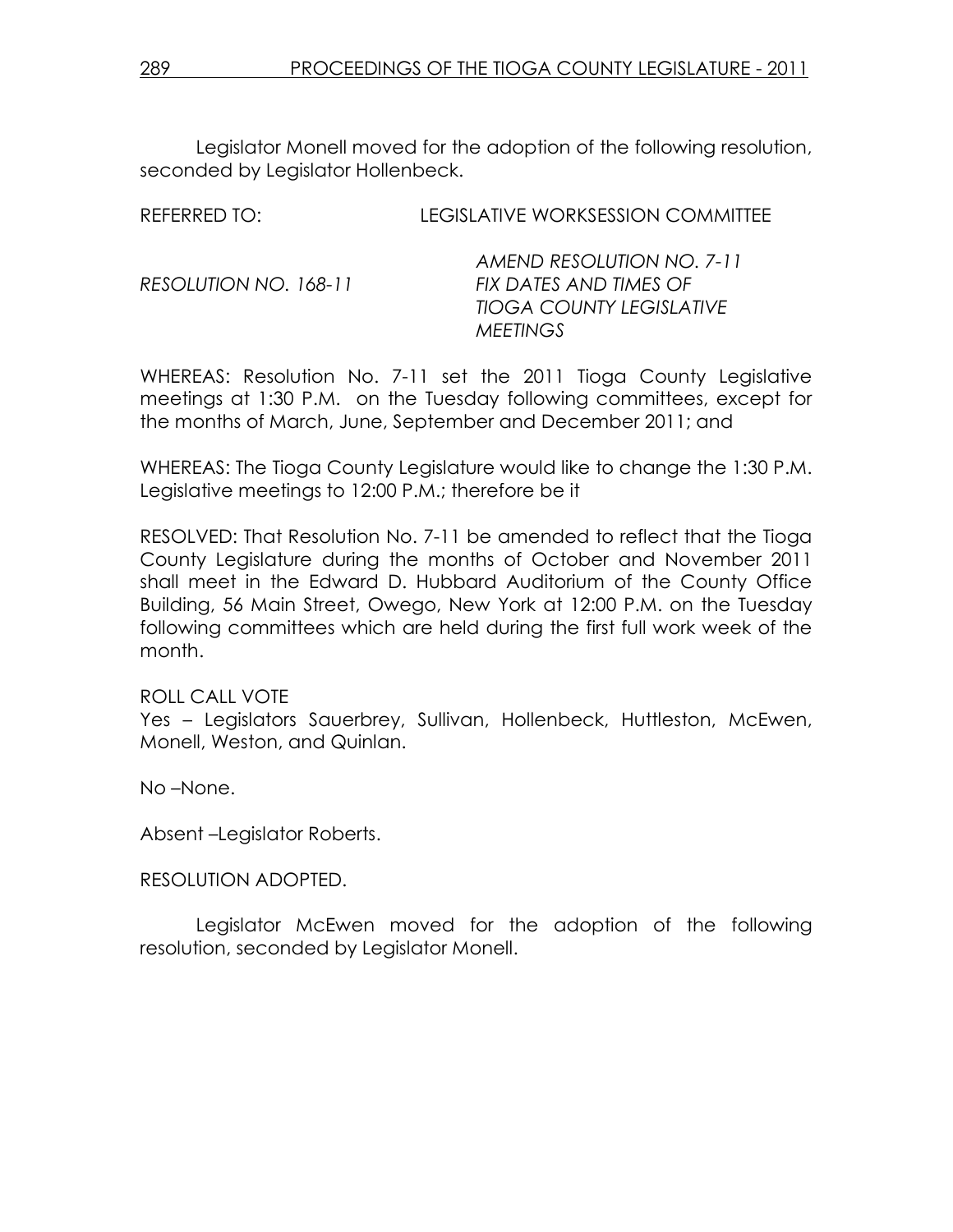REFERRED TO: PUBLIC WORKS

RESOLUTION NO. 169-11 AUTHORIZE TO HOLD JOINT AUCTION WITH BROOME COUNTY

WHEREAS: Broome County has offered Tioga County the ability to rejoin them with a joint auction for surplus property; and

WHEREAS: Broome County has contracted Mel Manassee & Son Auctioneers for Saturday, September 24, 2011 @ 10:00 AM; therefore be it

RESOLVED: That the Tioga County Legislature authorizes the auction for surplus properties to be held in conjunction with Broome County on Saturday, September 24, 2011 @ 10:00 AM; and be it further

RESOLVED: That Tioga County's auction for surplus properties will be held at the Broome County Highway Dept., 47 Thomas St., Chenango Bridge, NY 13745 and 0% Commission of the proceeds will be charged to the seller.

ROLL CALL VOTE

Yes – Legislators Sauerbrey, Sullivan, Hollenbeck, Huttleston, McEwen, Monell, Weston, and Quinlan.

No –None.

Absent –Legislator Roberts.

RESOLUTION ADOPTED.

 Legislator Huttleston moved for the adoption of the following resolution, seconded by Legislator Hollenbeck.

| REFERRED TO:          | HEALTH & HUMAN SERVICES COMMITTEE<br>FINANCE COMMITTEE |
|-----------------------|--------------------------------------------------------|
| RESOLUTION NO. 170-11 | <b>TRANSFER OF FUNDS</b><br>PUBLIC HEALTH              |

WHEREAS: Resolution #41-11 appropriated funding that was awarded to the Tioga County Health Department (TCHD) from the American Recovery and Reinvestment Act Early Intervention (ARRA-EI) through the NYS Department of Health (NYSDOH); and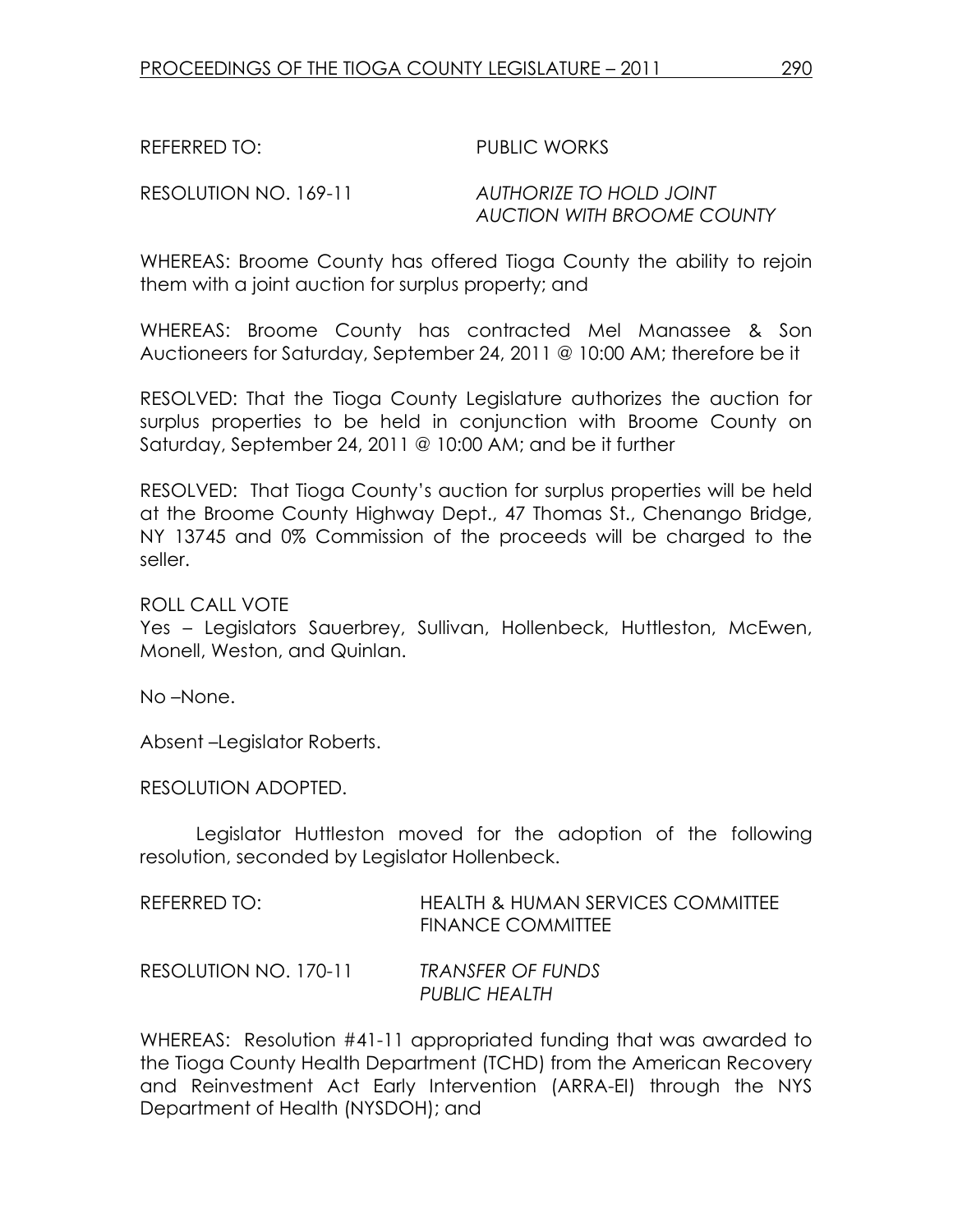WHEREAS: NYSDOH and ARRA-EI have revised the previously approved plans which has resulted in budget modifications of the funding; and

WHEREAS: TCHD has received approval of the budget modification, resulting in the need to transfer funds into the proper account codes; and

WHEREAS: Transfer of funds requires Legislative approval; therefore be it

RESOLVED: That funding be transferred as follows:

From: A4044.40-640 Early Intervention: Supplies \$ 4,400 To: A4044.20-130 Early Intervention: Equipment \$ 4,400

#### ROLL CALL VOTE

Yes – Legislators Sauerbrey, Sullivan, Hollenbeck, Huttleston, McEwen, Monell, Weston, and Quinlan.

No –None.

Absent –Legislator Roberts.

RESOLUTION ADOPTED.

 Legislator Sullivan moved for the adoption of the following resolution, seconded by Legislator McEwen.

| REFERRED TO: | ED&P COMMITTEE                |
|--------------|-------------------------------|
|              | <b>JOB TRAINING COMMITTEE</b> |
|              |                               |

| RESOLUTION NO. 171-11 | AMEND TIOGA EMPLOYMENT |
|-----------------------|------------------------|
|                       | <b>CENTER BUDGET</b>   |

WHEREAS: The Tioga Employment Center, as part of the Broome-Tioga Workforce New York for employment and training services, is funded under the federal Workforce Investment Act; and

WHEREAS: The Tioga Employment Center has been allocated additional funds: Dislocated Workers National Emergency Grant- OJT in the amount of \$13,189.12; therefore be it

RESOLVED: That the Tioga Employment Center budget be amended as follows: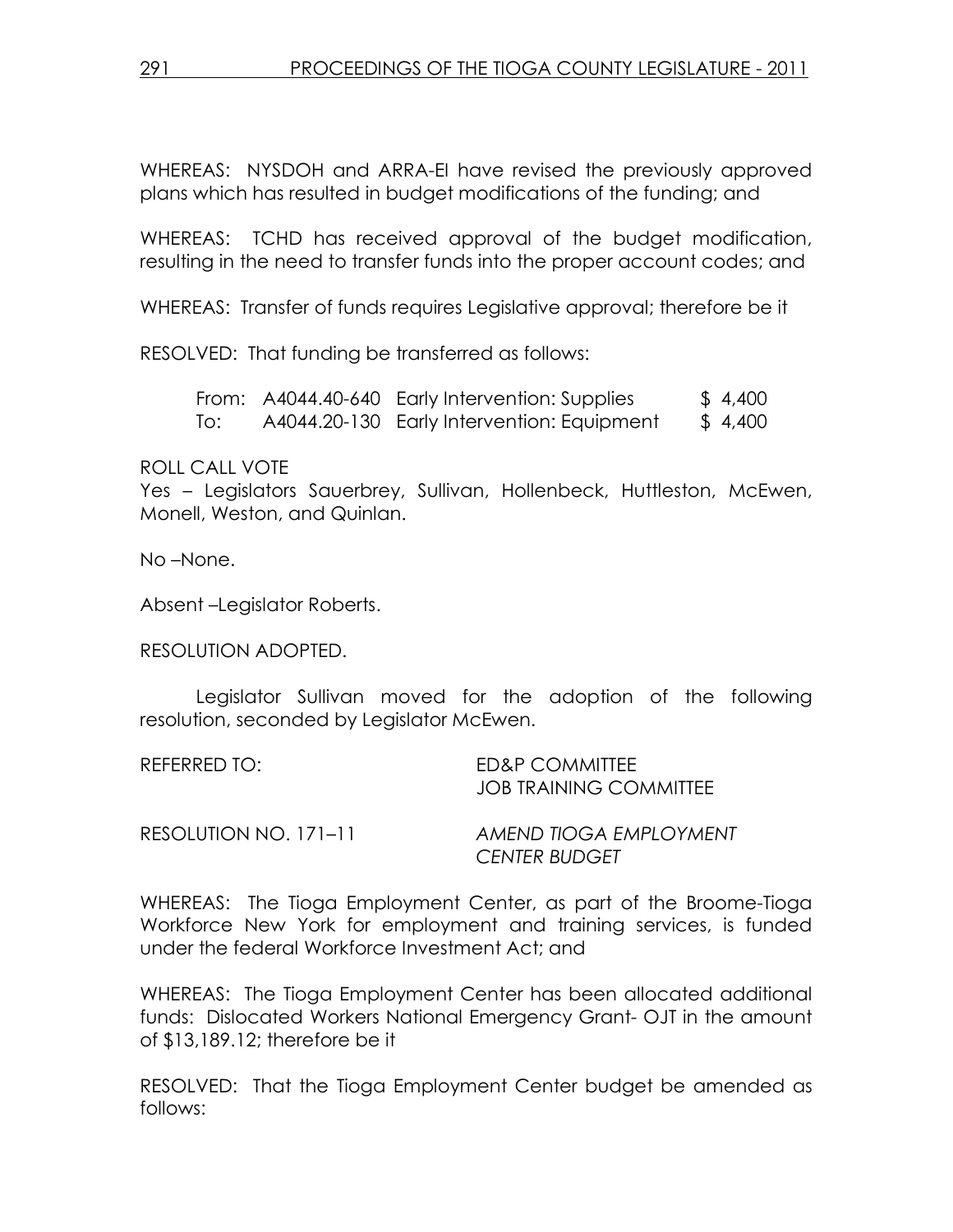From: CD4791 – Federal Aid-Federal Employment Program \$13,189.12

To: CD6293.10-10 – Federal Employment Program 1 \$13,189.12

ROLL CALL VOTE

Yes – Legislators Sauerbrey, Sullivan, Hollenbeck, Huttleston, McEwen, Monell, Weston, and Quinlan.

No –None.

Absent –Legislator Roberts.

RESOLUTION ADOPTED.

 Legislator Sauerbrey moved for the adoption of the following resolution, seconded by Legislator Sullivan.

| REFERRED TO:          | <b>PUBLIC SAFETY COMMITTEE</b><br><b>FINANCE COMMITTEE</b>          |
|-----------------------|---------------------------------------------------------------------|
| RESOLUTION NO. 172-11 | AUTHORIZE RE-FUNDING OF<br>THE FINGERPRINT ESCROW<br><b>ACCOUNT</b> |

WHEREAS: The NYS Division of Criminal Justice Service (DCJS) will only accept digital Civil Fingerprint cards which are routinely submitted for Pistol Permit applications; and

WHEREAS: DCJS requires that a submitting agency establish an escrow account with money deposited up front for the payment of fingerprint search fees, which would be deducted at the time the fingerprint transaction is launched to DCJS for processing; and

WHEREAS: An escrow account was previously created and is reimbursed with money received from Pistol Permit Application fees; and

WHEREAS: The escrow account currently has no funds; therefore be it

RESOLVED: That the Tioga County Legislature hereby authorizes the refunding of said fingerprint escrow account as follows: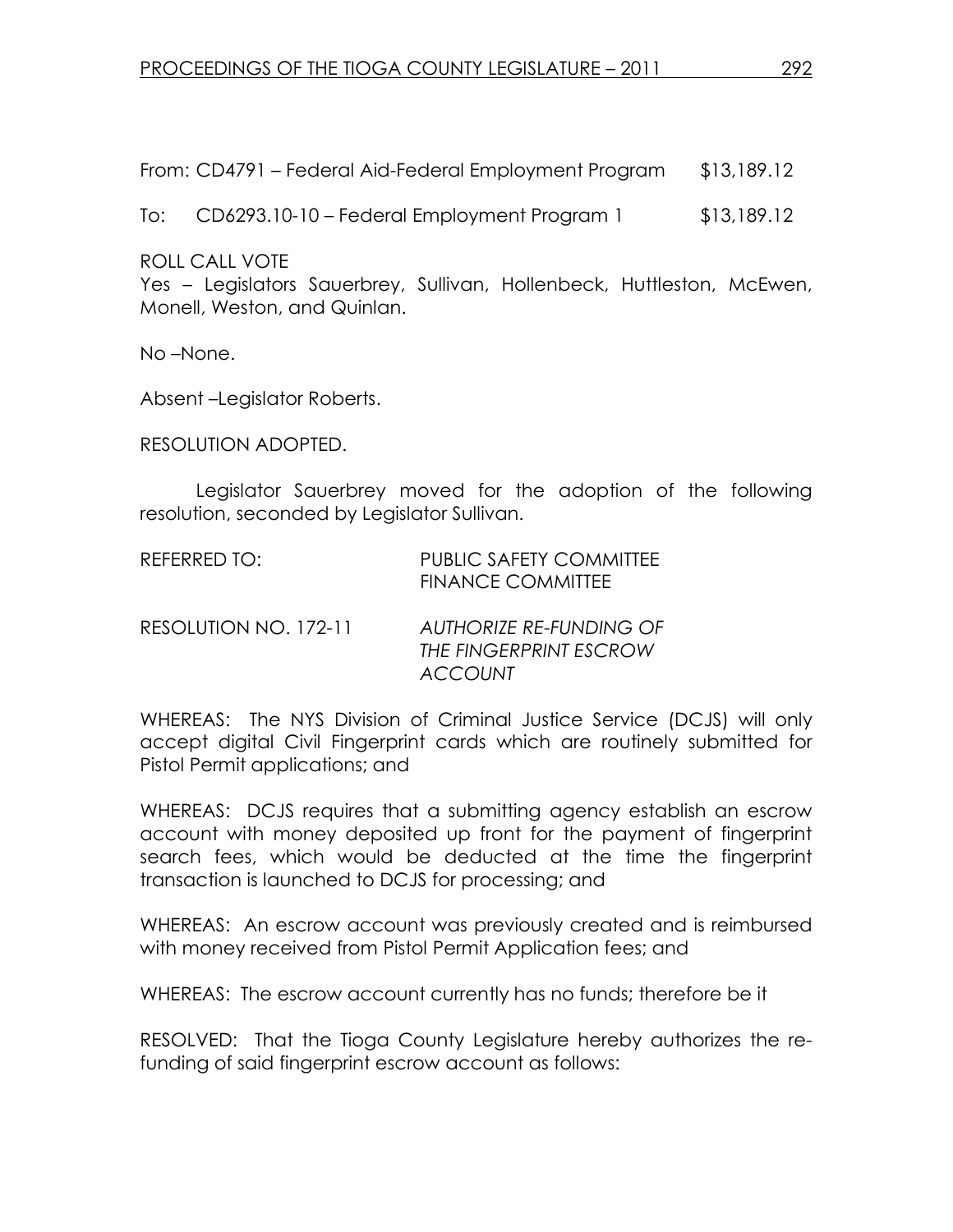| From: Revenue A1510 Sheriff Fees | \$10,000 |
|----------------------------------|----------|
|                                  |          |

To: A3110.40-444-Sheriff Fees \$10,000

ROLL CALL VOTE

Yes – Legislators Sauerbrey, Sullivan, Hollenbeck, Huttleston, McEwen, Monell, Weston, and Quinlan.

No –None.

Absent –Legislator Roberts.

RESOLUTION ADOPTED.

 Legislator Huttleston moved for the adoption of the following resolution, seconded by Legislator Sullivan.

| REFERRED TO: | <b>PUBLIC WORKS</b> |
|--------------|---------------------|
|              | <b>FINANCE</b>      |

RESOLUTION NO. 173-11 APPROVE SUPPLEMENTAL AGREEMENT 3 FOR ADDITIONAL INSPECTION SERVICES FOR TAPPAN RD BRIDGE PROJECT PIN: 9753.38 BIN: 3335280

WHEREAS: Tappan Rd. Bridge in the Town of Newark Valley, NY is under construction: and

WHEREAS: The funding for this is being paid 80% Federal Aid, 15% NYS Marcheselli Aid, and 5% County funding; and

WHEREAS: Tioga County retained Delta Engineers, Endwell, NY to perform inspection services for the Tappan Rd. Bridge Project; and

WHEREAS: Additional effort is required to observe longer than anticipated pile driving operations; and

WHEREAS: The fabrication of the steel beams took longer that anticipated and NYSDOT requires full-time inspection at the factory: and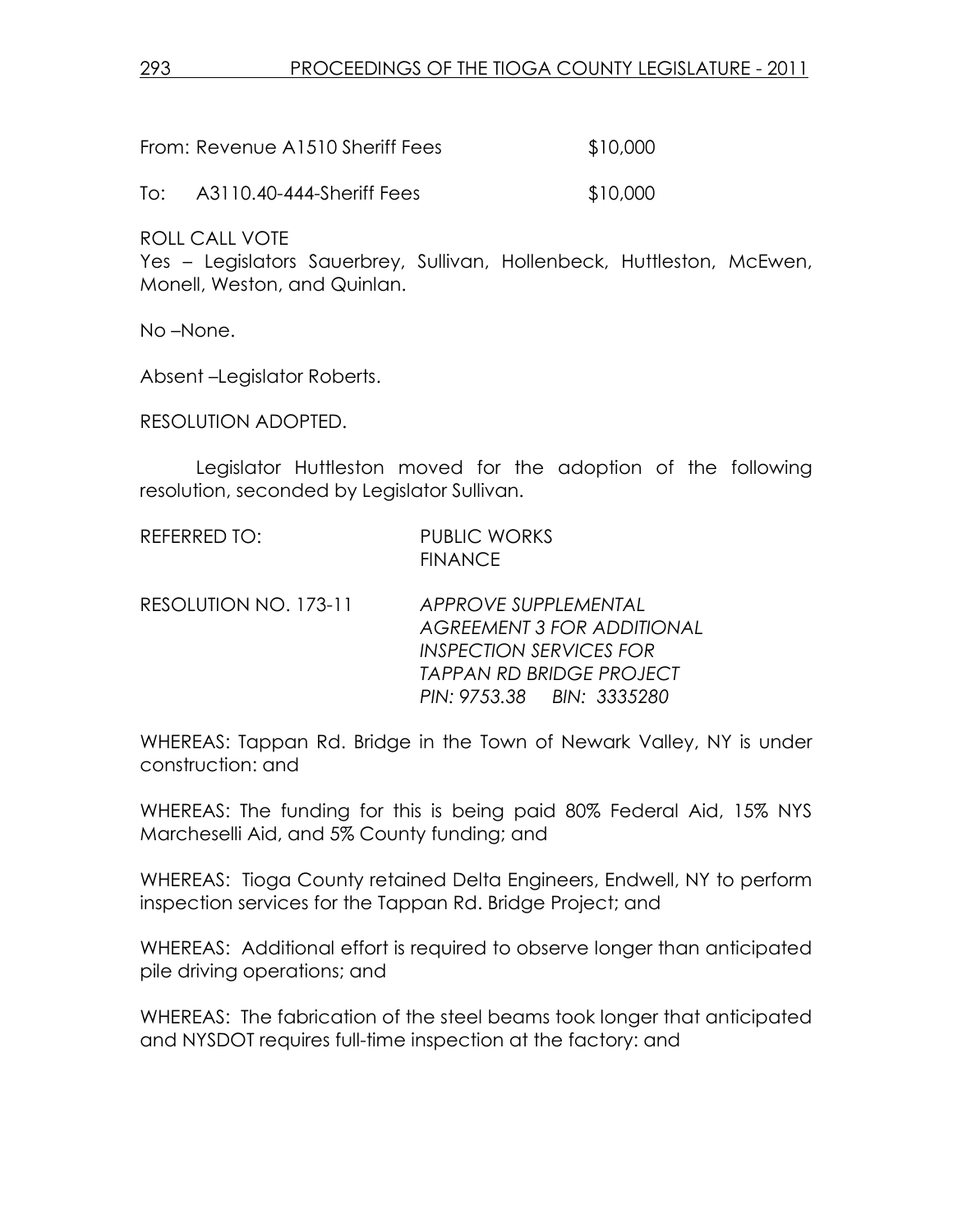WHEREAS: A greater on-site presence, bookkeeping and monitoring is required to comply with the current Federal and State recommendations; therefore be it

RESOLVED: That the Tioga County Legislature approves the Supplemental Agreement #3 for Delta Engineers, Endwell, NY in the amount of \$39,787 for the additional engineering services to be paid out of Tappan Rd. Bridge Project Account H2007.14.

### ROLL CALL VOTE

Yes – Legislators Sauerbrey, Sullivan, Hollenbeck, Huttleston, McEwen, Monell, Weston, and Quinlan.

No –None.

Absent –Legislator Roberts.

RESOLUTION ADOPTED.

 Legislator Huttleston moved for the adoption of the following resolution, seconded by Legislator Hollenbeck.

| REFERRED TO:          | <b>HEALTH &amp; HUMAN SERVICES</b><br>PERSONNEL COMMITTEES |
|-----------------------|------------------------------------------------------------|
| RESOLUTION NO. 174-11 | RECLASSIFY VACANT OFFICE MANAGER<br>SOCIAL SERVICES        |

WHEREAS: Karla Harding has retired effective February 11, 2011, creating an Office Manager vacancy; and

WHEREAS: The Department of Social Services has reviewed such vacancy and decided to decrease the level of responsibility of the position; and

WHEREAS: In order to appropriately represent these decreased responsibilities, the Department of Social Services is desirous of reclassifying the position of Office Manager, Union salary grade VI (\$26,372) to Typist, Union salary grade III (\$21,874); and

WHEREAS: The incumbent's salary at retirement was \$42,423, the actual budget savings will be \$20,549 with an additional \$14,501 savings in fringe costs; and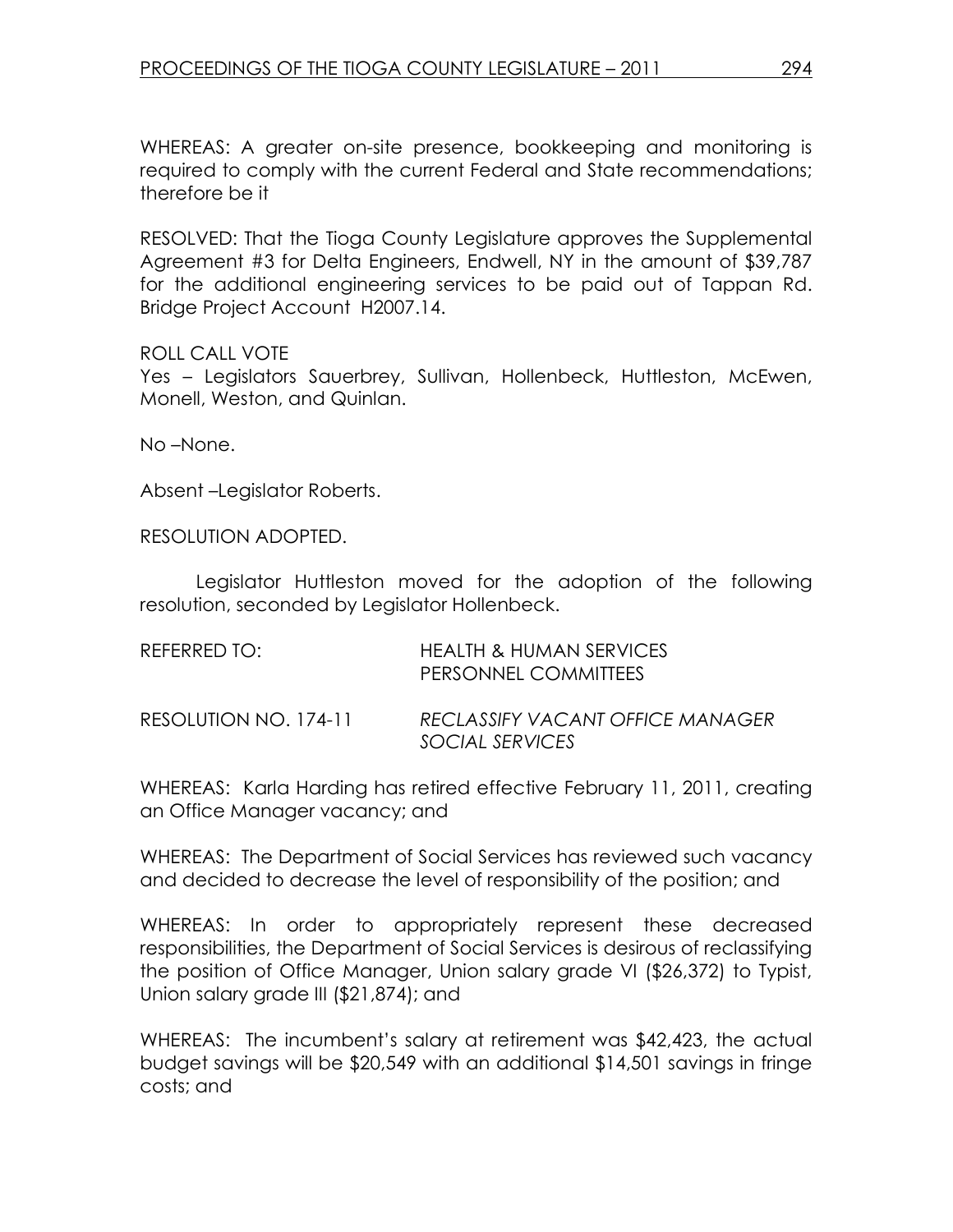WHEREAS: The Personnel/Civil Service Department has reviewed the job duties and determined the appropriate title shall be Typist; therefore be it

RESOLVED: That the Tioga County Legislature authorizes the reclassification of Office Manager to Typist, and that the Department of Social Services be authorized to fill said position at Union salary grade III, \$21,874, effective August 10, 2011.

ROLL CALL VOTE Yes - Legislators Sauerbrey, Sullivan, Hollenbeck, Huttleston, McEwen, Monell, Weston, and Quinlan.

No –None.

Absent –Legislator Roberts.

RESOLUTION ADOPTED.

 Legislator Sauerbrey moved for the adoption of the following resolution, seconded by Legislator Monell.

| REFERRED TO:          | <b>PUBLIC SAFETY COMMITTEE</b><br>PERSONNEL COMMITTEE                                                                        |
|-----------------------|------------------------------------------------------------------------------------------------------------------------------|
| RESOLUTION NO. 175-11 | <b>AUTHORIZATION TO WAIVE 90-DAY</b><br>HIRING DELY; BACKFILL FULL TIME<br>DEPUTY SHERIFF VACANCY<br><b>SHERIFF'S OFFICE</b> |

WHEREAS: The Tioga County Sheriff's Office has a need to backfill a fulltime Deputy Sheriff position due to the resignation of a Deputy Sheriff effective June 21, 2011; and

WHEREAS: The Tioga County Legislature established a 90-day delay in backfilling vacant positions for the purpose of cost savings; and

WHEREAS: The Sheriff is in need of backfilling this most recent Deputy Sheriff vacancy in order to maintain adequate staffing levels for the Road Patrol Division; therefore be it

RESOLVED: That the Sheriff is hereby granted a waiver from the 90-day hiring delay for the position of Deputy Sheriff; and be it further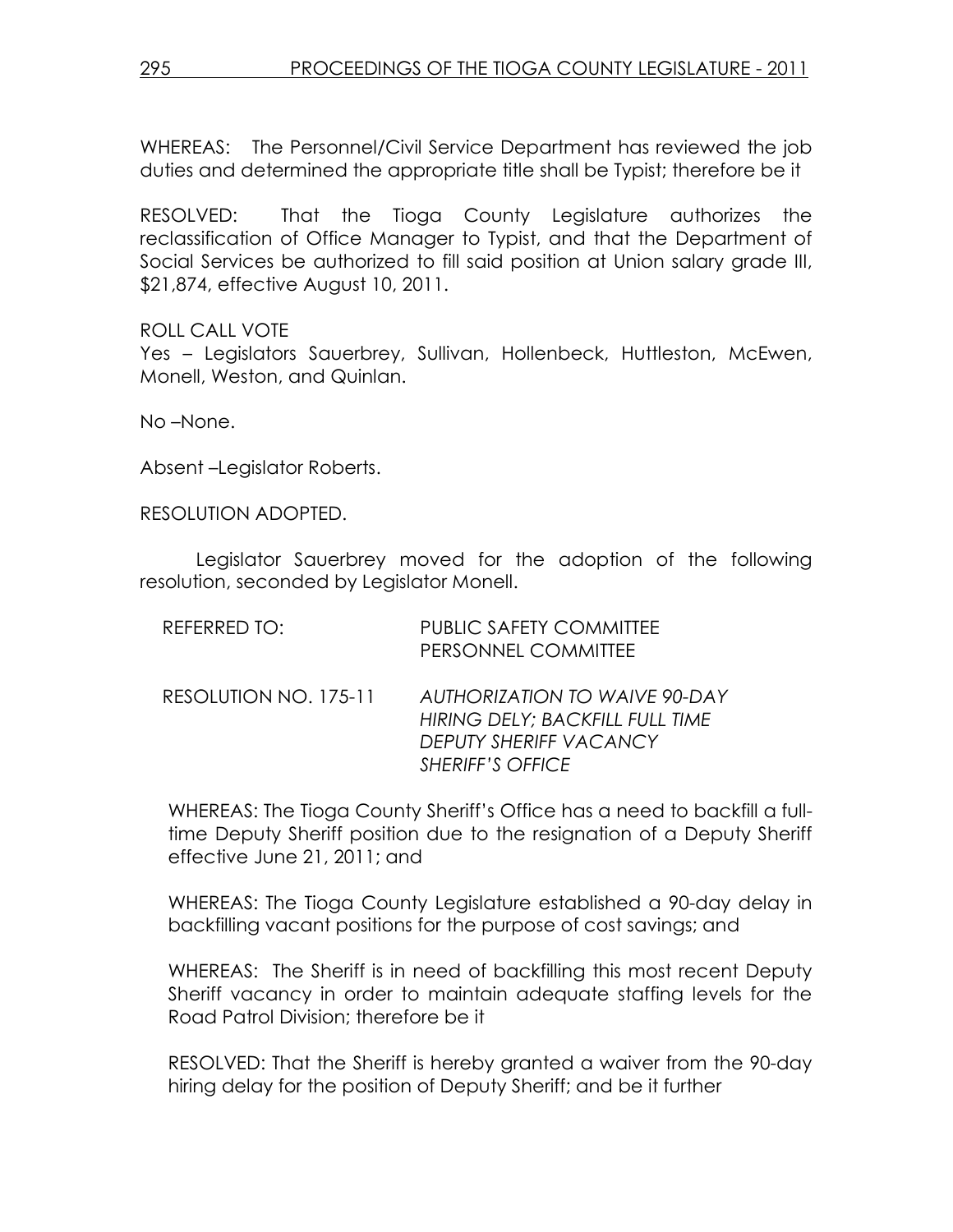RESOLVED: That the Tioga County Legislature authorizes the Sheriff's Office to fill the full-time Deputy Sheriff position from the appropriate civil service list at an annual salary of \$42,108 per year, effective September 10, 2011.

ROLL CALL VOTE

Yes – Legislators Sauerbrey, Sullivan, Hollenbeck, Huttleston, McEwen, Monell, Weston, and Quinlan.

No –None.

Absent –Legislator Roberts.

RESOLUTION ADOPTED.

 Legislator McEwen moved to have the following late-filed resolution considered, seconded by Legislator Monell and carried.

 Legislator McEwen moved for the adoption of the following resolution, seconded by Legislator Hollenbeck.

| REFERRED TO:          | FINANCE/LEGAL COMMITTEE                                                                                     |
|-----------------------|-------------------------------------------------------------------------------------------------------------|
| RESOLUTION NO. 176-11 | ACCEPT AUCTION BIDS FOR COUNTY<br><b>OWNED PROPERTY ACQUIRED FOR</b><br>TAXES, AUTHORIZE EXECUTION OF DEEDS |

WHEREAS: Properties acquired by Tioga County for nonpayment of taxes in the Towns of Barton, Candor, Newark Valley, Nichols, Owego, Richford, Spencer and Tioga were offered for sale at Public Auction conducted August 4, 2011 by the County Treasurer; and

WHEREAS: It is the intent of the Legislature to return the properties to the Tax Rolls as soon as possible; therefore be it

RESOLVED: That the following bids, being the highest made at said Auction for the several different properties offered, be and hereby are accepted and the Chair of the Tioga County Legislature authorized to sign and record, on receipt of the amount bid and recording costs, Quit Claim Deeds conveying the various parcels to the successful bidders and to their assigns: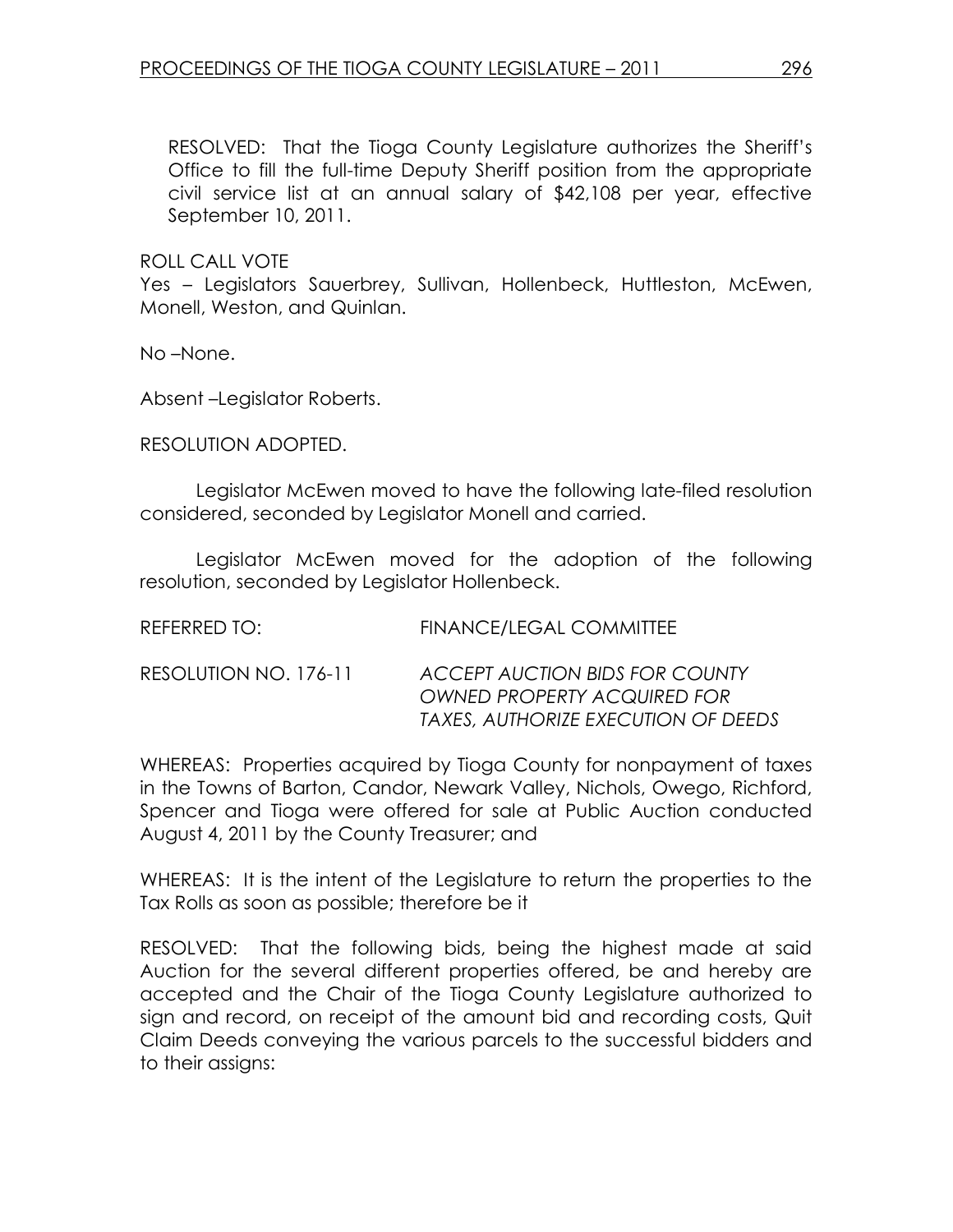| Prior Owner-Tax Map #:                                                                                                                      | Purchaser                                                   | <b>Bid</b>                                |
|---------------------------------------------------------------------------------------------------------------------------------------------|-------------------------------------------------------------|-------------------------------------------|
| Town of Barton:<br>166.11-1-59, Burlingame, Bessie<br>166.11-1-63, Coston, John E.<br>124.00-2-7.20, Primera Financial<br>Services, Inc.    | Steven T. Chaffee<br>Ellen Strange<br>Stewart A. Cole       | \$42,000.00<br>\$23,000.00<br>\$15,000.00 |
| <u>Town of Candor</u><br>40.00-1-26.12, Bumgardner, Irma C.<br>81.00-1-27, Crisafi, Anthony J. & Mary<br>84.00-1-53.11, Devine, Charles A.  | Joseph M. Sindoni<br>Erik Thomas<br>Susquehanna Land Co.    | \$4,000.00<br>\$2,000.00<br>\$20,000.00   |
| <u>Town of Newark Valley</u><br>66.00-1-27, Bates, Willard M. &<br>Rosemary L.                                                              | Joel D.Newton                                               | \$25,500.00                               |
| <b>Town of Nichols</b><br>159.00-2-23, Isham, Gaylord<br>149.13-1-46, Isham, Gaylord<br>169.00-1-21.30, Primera Financial<br>Services, Inc. | Norman J. Latini<br>Carol M. McCarthy<br>Michael D. Austin  | \$2,200.00<br>\$2,500.00<br>\$39,000.00   |
| <u>Town of Owego</u><br>128.12-1-21, Ellis Sr., Dana L.<br>128.08-1-16, Smith, Christopher & Leslie<br>128.08-1-71, Vesho, Kristin          | James S. Walley<br>Brandon D. Jacobson<br>Joseph M. Sindoni | \$29,000.00<br>\$24,000.00<br>\$60,000.00 |
| <b>Town of Richford</b><br>8.00-1-3.20, Damon, Kenneth &<br>Julienne                                                                        | Dacia M. Theleman                                           | \$57,000.00                               |
| Town of Spencer<br>92.00-1-8, Jamieson, George<br>35.00-1-1.11, Uhrig, Steve                                                                | Springtree Props., LLC<br>Alan C. Cook                      | \$7,000.00<br>\$3,500.00                  |
| <u>Town of Tioga</u><br>102.16-1-12, Avery, Thomas R. &<br><b>Brenda</b>                                                                    | Dwight N. Perry                                             | \$7,000.00                                |
| 105.00-2-7, Stahl Scott                                                                                                                     | Brandon D. Jacobson                                         | \$2,500.00                                |